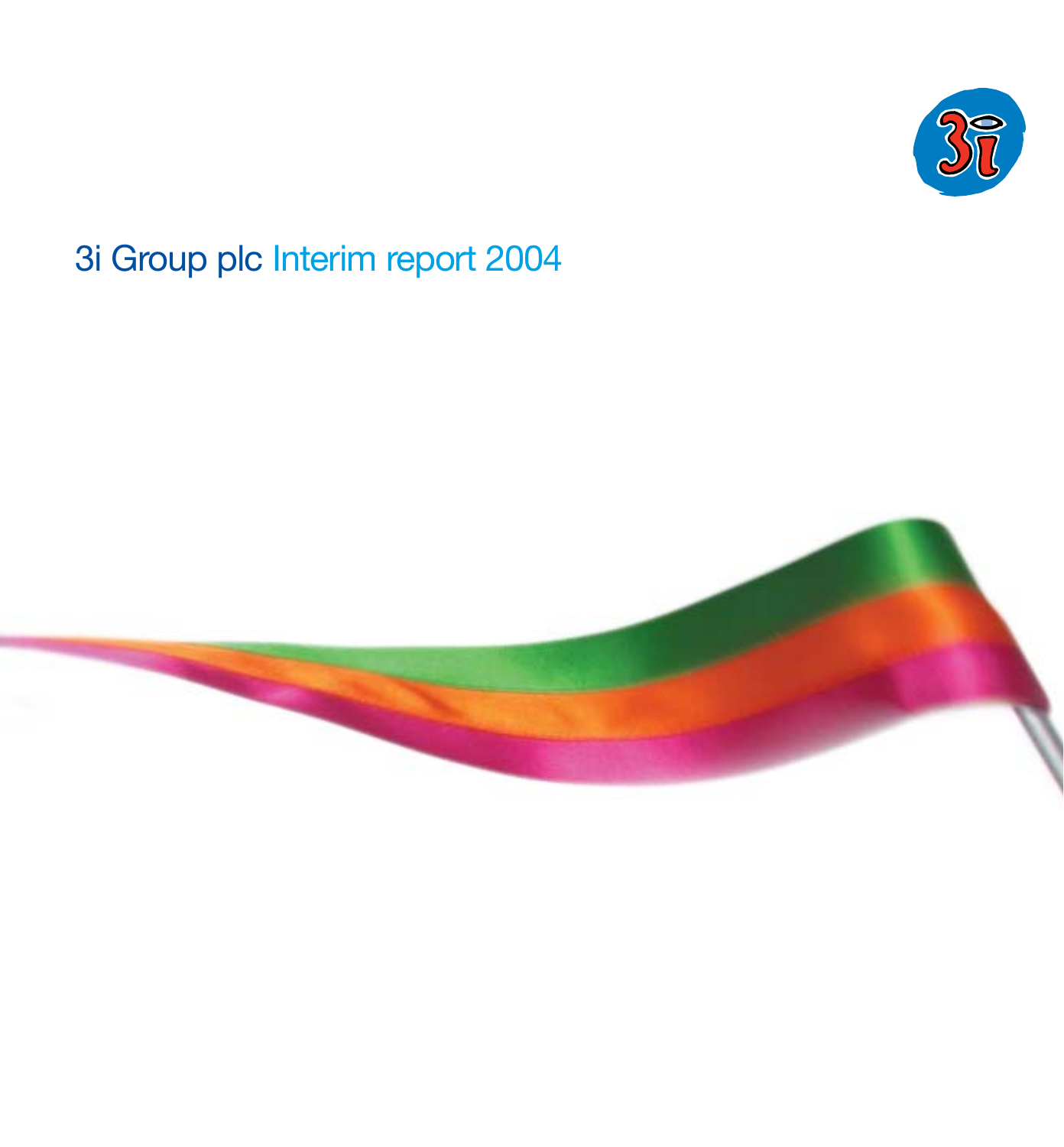3i is a world leader in private and in Asia Pacific. equity and venture capital. We focus on Buyouts, Growth Capital and Venture Capital and invest across Europe, in the United States

Our competitive advantage in business. These underpin the value that we deliver to our portfolio and to our comes from our international network and the strength and breadth of our relationships shareholders.

# Financial highlights

Total return **Realised profits 231m** 

Return on opening shareholders' funds Dividend per share

Revenue profit before tax

£84m

7.2% 5.3p

|                                                  | 6 months to<br>30 September<br>2004 | 6 months to<br>30 September<br>2003<br>(as restated)* |
|--------------------------------------------------|-------------------------------------|-------------------------------------------------------|
| Total return                                     | £231 $m$                            | £367m                                                 |
| Return on opening shareholders' funds            | 7.2%                                | 13.2%                                                 |
| Revenue profit before tax                        | £84m                                | £71m                                                  |
| Realisation proceeds                             | £603m                               | £503m                                                 |
| Realised profits on disposal of investments      | £95m                                | £134m                                                 |
| Unrealised profits on revaluation of investments | £118m                               | £222m                                                 |
| Investment (including co-investment funds)       | £521m                               | £273m                                                 |
| Dividend per share                               | 5.3p                                | 5.1 <sub>p</sub>                                      |

Diluted net asset value per share at 30 September 2004 568p (31 March 2004: 535p as restated)

\*As restated to reflect the adoption of FRS 17 – Retirement Benefits and UITF 38 – Accounting for ESOP Trusts.

6 months 3 years 5 years 7 years 10 years 7.2%  $(1.2)%$  $(0.6)\%$ 3.4% 7.7% 7.5% 2.3%  $(1.5)$ <sup>o</sup> for the periods to 30 September 2004 **Comparison of 3i's 6 month and compound annual return with the FTSE All-Share total return index**  3i return FTSE All-Share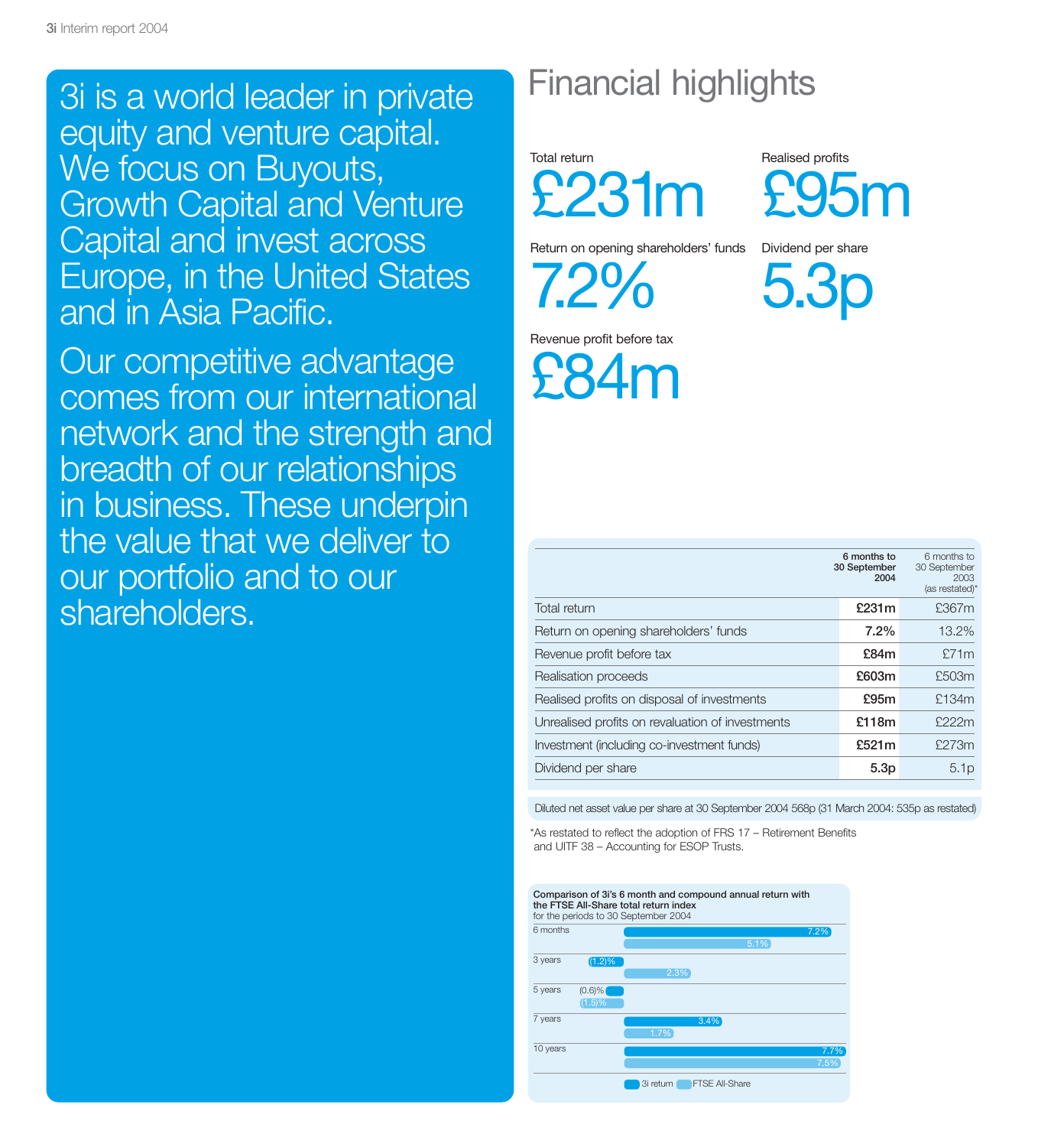## Chairman's statement

# **"strong performance and good momentum"**

A strong performance and good momentum in both investments and realisations confirm that the changes made to the business over the last few years are bearing fruit. The total return of £231 million for the six months to 30 September 2004 represents a 7.2% return on opening shareholders' funds. This compares with 5.1% for the FTSE All-Share, and 6.0% for the FTSE 100 total return index, in the same period. The Directors have announced an interim dividend of 5.3p, representing an increase of 3.9%.

Our teams around the world have been taking advantage of the market access our network brings to make investments totalling £521 million in the first half of the financial year. And profits of £95 million on realisation proceeds of £603 million demonstrate the quality of our portfolio – particularly since these profits come on top of significant increases in the value of investments recorded at the end of March. A fall in the level of provisions is a further indicator of the improvement in the health of the portfolio.

The appointment of Philip Yea as our new Chief Executive has been widely welcomed. Since joining 3i on 7 July, he has reviewed the Group's strategy and vision. On page 3, he outlines the organisational changes he has made to position the business for growth, enhance the linkage between our geographic markets and the business lines, and ensure that 3i continues to attract and retain the best talent.

Two new non-executive Directors have joined the Board since the Annual General Meeting: Sir Robert Smith and Dr Peter Mihatsch. Sir Robert is a highly experienced public company director who also has substantial experience in private equity. Peter has great experience of growing successful European businesses and particular knowledge of German industry. His appointment means that half of our non-executive Directors are now based outside the UK, reflecting the increasing international breadth of 3i.

On the executive side of the Board, the major change is that Michael Queen, our Finance Director, is taking on responsibility for our important Growth Capital business. To succeed Michael, we have recruited Simon Ball, who will make an excellent addition to the Board. Meanwhile, Martin Gagen, who has been responsible for 3i in the US since 1999, stepped down from the Board in August. I would like to thank Martin for all he has done in developing this business.

Looking forward, our European Enterprise Barometer suggests that the outlook continues to be positive, but with greater uncertainty than six months ago. We will remain active investors while continuing to maintain a rigorous approach to quality and pricing.



Javak Hou

Chairman 3 November 2004 **Baroness Hogg**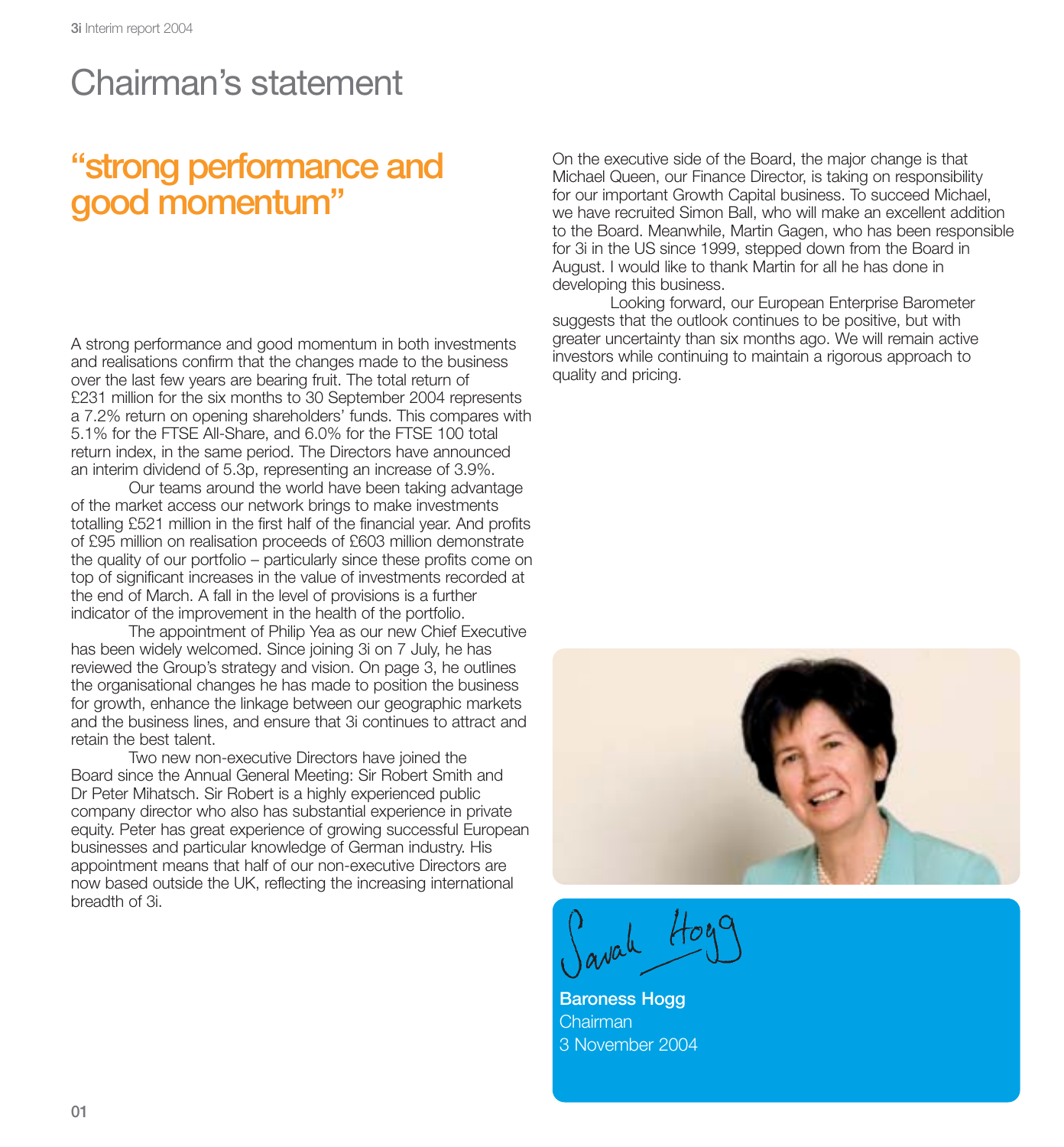# Our business focus

### **Buyouts**

**focused on the mid and smaller Buyout markets in 3i's Buyout business is Europe and Asia Pacific.** 

# **Portfolio value £2,291m 52%**

| <b>Total return</b>         |       | $113$ $31$                |     |                        |     |
|-----------------------------|-------|---------------------------|-----|------------------------|-----|
| Investment <sup>*</sup>     |       |                           |     | $291$ 14               |     |
| <b>Realisation proceeds</b> |       |                           | 219 |                        | 169 |
| <b>Realised profits</b>     | 24 21 |                           |     |                        |     |
| Unrealised value movement   |       | 86                        |     |                        |     |
| *Including funds            |       |                           |     |                        |     |
|                             |       | <b>Mid-market Buyouts</b> |     | <b>Smaller Buyouts</b> |     |

**business is focused on expanding organically or Our Growth Capital high growth companies, through acquisition.** 



| <b>Total return</b>         |    | 79 |     |
|-----------------------------|----|----|-----|
| Investment <sup>*</sup>     |    |    | 142 |
| <b>Realisation proceeds</b> |    |    | 133 |
| <b>Realised profits</b>     | 39 |    |     |
| Unrealised value movement   | 21 |    |     |

### Venture Capital

**business is focused on communications and and advanced technologies sectors. 3i's Venture Capital the healthcare, software, electronics, semiconductors** 





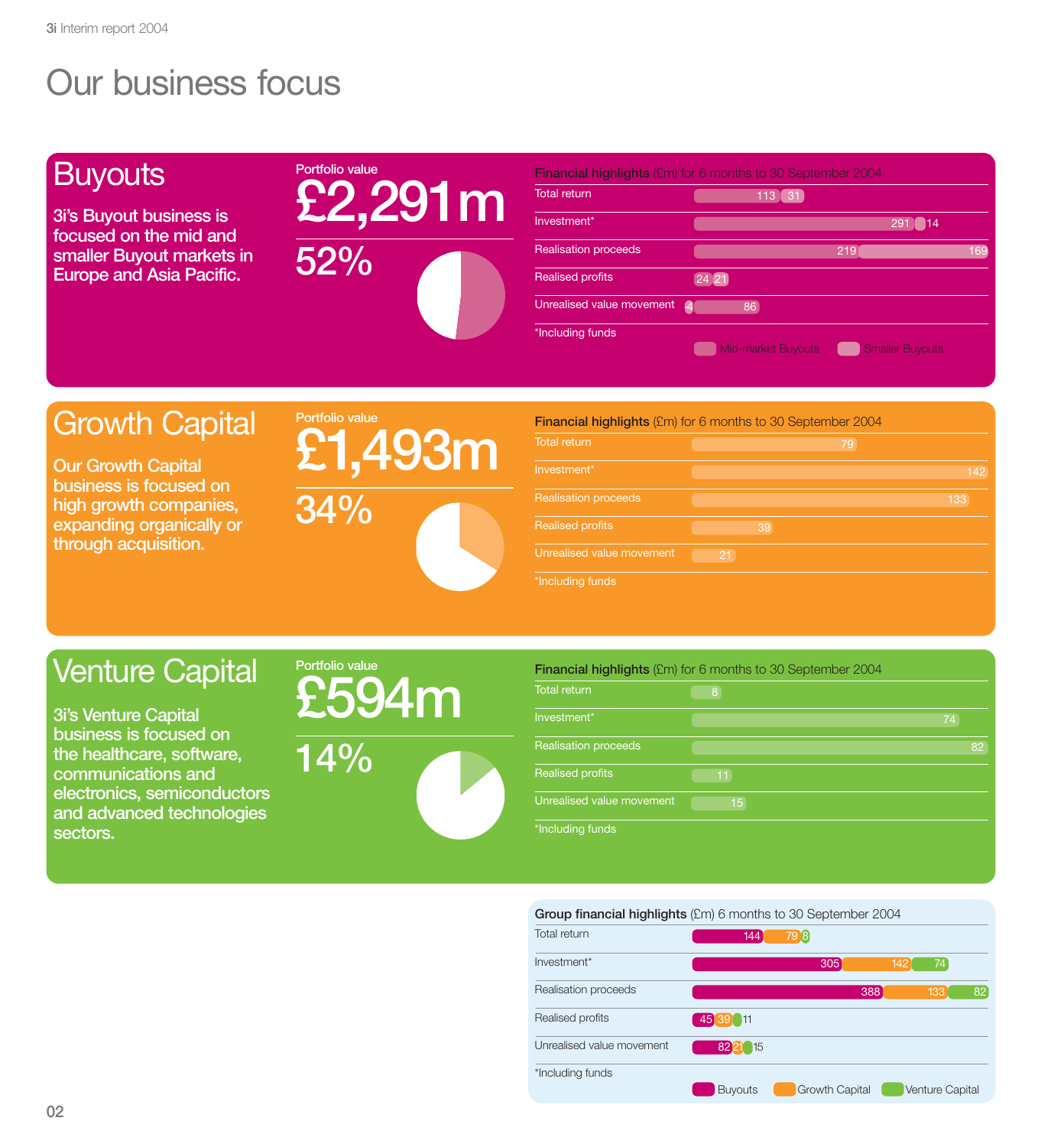# Chief Executive's statement

# **"our strategy plays to our competitive strengths"**

My priority since joining in July has been to meet with as many colleagues as possible in 3i's principal markets. I have found the business in good shape. Furthermore, I am encouraged by the opportunities for growth in the markets in which we operate and the potential to exploit the considerable advantages that the Group enjoys.

Our strategy plays to our competitive strengths. My objective will be to build on the significant changes that each business line has implemented over the past few years. However, it is just as important to lay the foundations for future growth, by developing further the capabilities that will allow us to invest successfully and thus achieve appropriate returns for our shareholders.

In our Buyout business, the strength of our network and our sector knowledge are critical both to the buying decision and creating value post investment. In an increasingly competitive market, these advantages enable us to secure the most attractive investments whilst achieving highly profitable realisations. We are well placed to win deals and drive further value from our investments.

3i's Growth Capital business enjoys the same advantages in a less competitive sector and is rightly concentrating on further improving its origination and execution skills. There is significant opportunity to grow the amount of investment by this business line.

Our Venture Capital business is one of a handful of such businesses which can operate on a truly international basis. Bringing our resources to serve the requirements of individual sectors requires new ways of working that our venture teams are making their priority.

As an investment trust, we report our returns in terms of net asset value. However, our objective for our business lines is to deliver gross vintage returns that compare with the best in our industry. Looking forward, these are likely to be of the order of 20% for Buyouts and Growth Capital and 35% for Venture. We intend to show increasing evidence of our progress towards these returns over the next few years, although the investment cycle in our Venture business requires more time to demonstrate this.

At a time when our end markets are internationalising and a number of our competitors are addressing succession issues by trying to become more institutional, 3i is well placed through the scale of our international resources and connections to remain a leader in our industry. However, it is critical that we leverage our

scale and show greater agility in bringing these resources to bear in our markets.

For this reason I have appointed Chris Rowlands, formerly Head of Growth Capital, to the newly created position of Head of Group Markets. In this position, he will be responsible for managing both our geographical markets and our other Group resources to ensure that we serve our three business lines in the most effective manner. Michael Queen, who has extensive experience in growth capital investing, will succeed Chris as Head of Growth Capital.

Simon Ball will succeed Michael as Finance Director and will join 3i on 7 February 2005. Simon brings wide experience in financial services and change management through his time at Robert Fleming and Kleinwort Benson.

Our people, both investors and support staff, are critical to our future success. As one of the few truly international players in an attractive industry, we can recruit and retain the right talent provided we pay at market rates and give opportunities for people to grow. Compensation schemes were revised last year and these give a basis through which investment executives will share in the success of the investments in which they are most directly involved. Developing the appropriate resources and capabilities requires a shift in the focus of how we manage our human resources and so our new Group Human Resources Director, Denise Collis, will become a member of our Executive Committee when she joins on 8 November.

We intend to build on the achievements of the past few years and deliver growth in value for our shareholders.



Chief Executive 3 November 2004 **Philip Yea**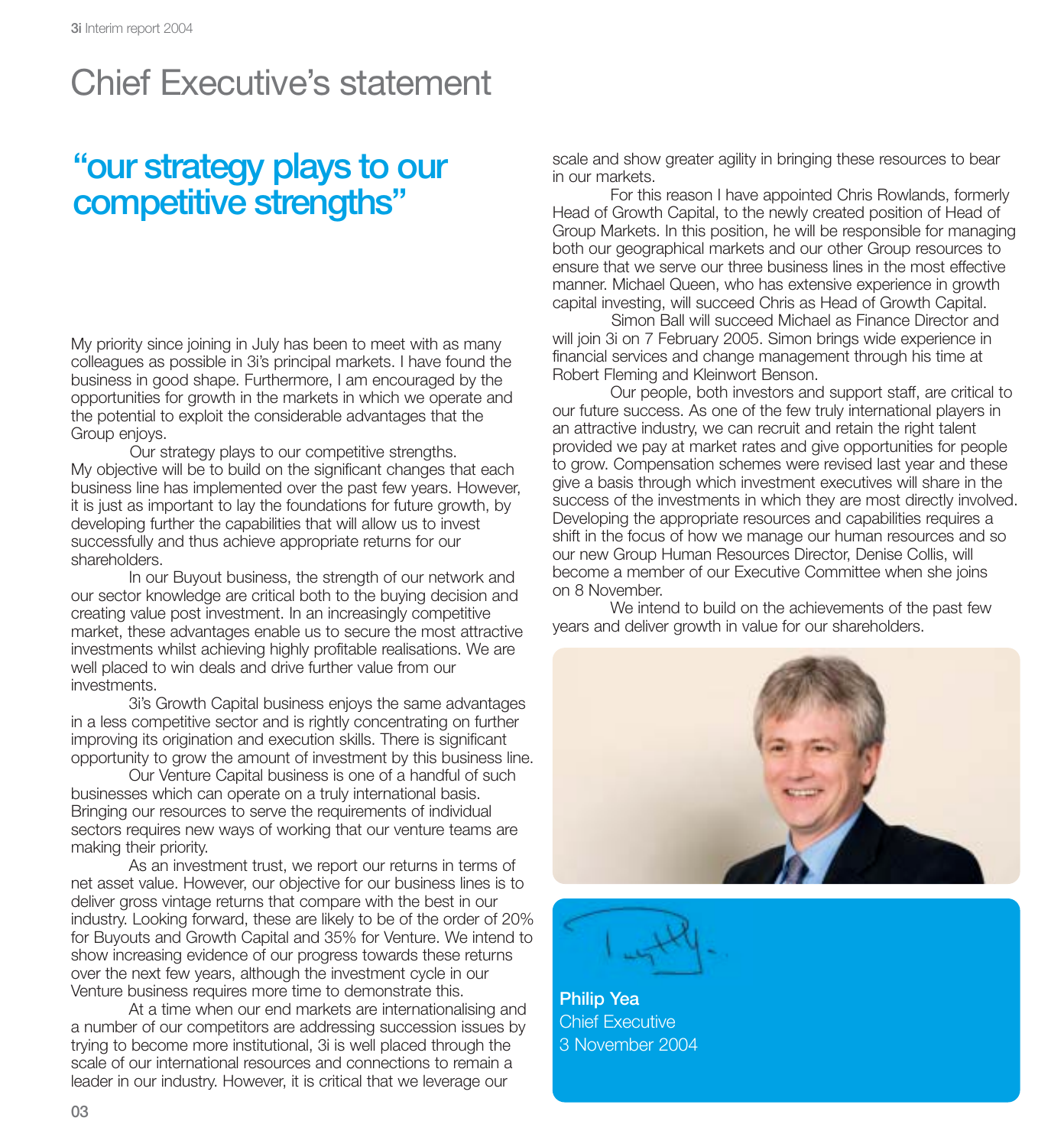# Interim review

#### Table 1: **Total return**

|                                                   | 6 months to<br>30 September<br>2004<br>£m | 6 months to<br>30 September<br>2003<br>(as restated)<br>£m |
|---------------------------------------------------|-------------------------------------------|------------------------------------------------------------|
| Total operating income before interest payable    | 161                                       | 130                                                        |
| Interest payable                                  | (42)                                      | (50)                                                       |
| Management expenses                               | (81)                                      | (70)                                                       |
| Realised profits on disposal of investments       | 95                                        | 134                                                        |
| Unrealised profits on revaluation of investments  | 118                                       | 222                                                        |
| Carried interest and investment performance plans | (25)                                      | (12)                                                       |
| Other                                             | 5                                         | 13                                                         |
| - Revenue return                                  | 71                                        | 74                                                         |
| - Capital return                                  | 160                                       | 293                                                        |
| <b>Total return</b>                               | 231                                       | 367                                                        |

#### Table 2: **Summary of changes to investment portfolio**

|                                                  | 6 months to<br>30 September<br>2004<br>£m | 6 months to<br>30 September<br>2003<br>£m |
|--------------------------------------------------|-------------------------------------------|-------------------------------------------|
| Opening portfolio                                | 4,326                                     | 3,939                                     |
| Investment                                       | 422                                       | 211                                       |
| Realisation proceeds                             | (603)                                     | (503)                                     |
| Realised profits on disposal of investments      | 95                                        | 134                                       |
| Unrealised profits on revaluation of investments | 118                                       | 222                                       |
| Other                                            | 20                                        | 3                                         |
| Closing portfolio                                | 4.378                                     | 4.006                                     |

**Macroeconomic and market conditions** Overall, the macroeconomic environment for 3i's portfolio companies remained relatively benign over the six-month period, though conditions within the different geographies and sectors in which our portfolio companies operate were variable. Both business sentiment and consumer confidence remained broadly positive. In currency terms, the euro was relatively unchanged against the US dollar, while sterling weakened significantly against both the euro and the US dollar.

Stock markets across Europe lacked direction over the period and the volume of mergers and acquisitions ("M&A"), a key driver of activity for our Buyout business, remained relatively subdued, both in Europe and globally.

The private equity and venture capital markets are experiencing increased levels of activity when compared with those in 2003, although the 2003 levels were adversely affected by the economic and business uncertainties prevailing during the first half of the year. Market statistics for the first six months of 2004 show aggregate European investment 12.5% up on the equivalent period in 2003, with buyouts up 7.5%, growth capital more than doubling (from a particularly low 2003 figure) and early-stage investment up 14.9%.

Market statistics for the venture capital market in the US, a key driver of venture capital activity worldwide, show that investment in the first six months of 2004 was up 23.2% on the equivalent period last year; and statistics for the same period for Asia Pacific show overall private equity investment up 39.6% on 2003.

There has been some improvement in the environment for realisations, although trade sales and IPO's of private equity-backed businesses remain at relatively low levels by historical standards. The level of secondary buyouts has remained high and conditions remain supportive for refinancing businesses.

**Total return** 3i achieved a total return of £231 million for the period, which equates to 7.2% on restated opening shareholders' funds. This compares with returns on the FTSE All-Share, FTSE 100 and FTSE SmallCap (ex investment companies) total return indices of 5.1%, 6.0% and minus 2.8% respectively.

The components of the total return are shown in table 1. The main drivers of the total return were a good level of profitable realisations, strong levels of income and steady growth in the value of the portfolio.

Each of our three business lines has performed satisfactorily. The Buyout return of 8.8% was underpinned by good valuation uplifts on a number of strongly-performing assets, including Westminster Healthcare, which was sold in October. The Growth Capital business line achieved an 8.3% return, mainly as a result of strong realisation profits and good levels of income from the portfolio, including a high level of special dividend receipts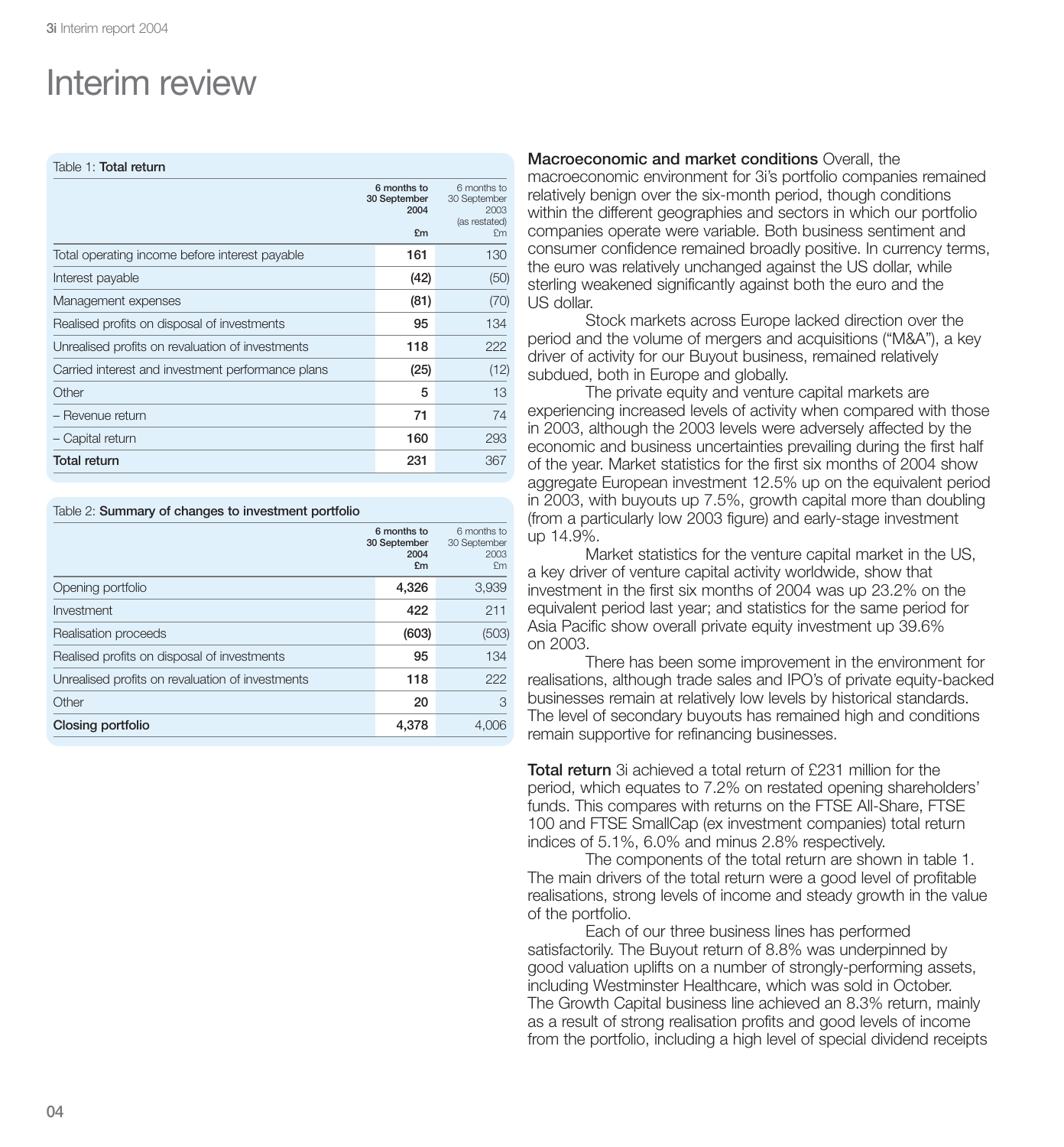#### Table 3: First and subsequent investment

|                                                      | 6 months to<br>30 September<br>2004<br>£m | 6 months to<br>30 September<br>2003<br>£m |
|------------------------------------------------------|-------------------------------------------|-------------------------------------------|
| New first investments                                | 255                                       | 111                                       |
| Further funding or drawdown on existing arrangements | 167                                       | 100                                       |
| <b>Total</b>                                         | 422                                       | 211                                       |

#### Table 4: **Investment by business line and geography** (£m) 6 months to 30 September

|                    | <b>UK</b> |      | Continental<br>Europe |      | <b>US</b> |                | Asia Pacific |                              | Total |      |  |
|--------------------|-----------|------|-----------------------|------|-----------|----------------|--------------|------------------------------|-------|------|--|
|                    | 2004      | 2003 | 2004                  | 2003 | 2004      | 2003           | 2004         | 2003                         | 2004  | 2003 |  |
| <b>Buyouts</b>     | 88        | 13   | 125                   | 77   |           | -              |              | $\qquad \qquad \blacksquare$ | 213   | 90   |  |
| Growth<br>Capital  | 43        | 27   | 80                    | 31   | 1         | $\overline{2}$ | 12           | 5                            | 136   | 65   |  |
| Venture<br>Capital | 21        | 13   | 17                    | 26   | 34        | 16             | 1            | 1                            | 73    | 56   |  |
| <b>Total</b>       | 152       | 53   | 222                   | 134  | 35        | 18             | 13           | 6                            | 422   | 211  |  |

Table 5: **Realisation proceeds by business line and geography** (£m) 6 months to 30 September

|                    | <b>UK</b> |      |      | <b>US</b><br>Asia Pacific<br><b>Total</b> |      | Continental<br>Europe    |      |                          |      |      |
|--------------------|-----------|------|------|-------------------------------------------|------|--------------------------|------|--------------------------|------|------|
|                    | 2004      | 2003 | 2004 | 2003                                      | 2004 | 2003                     | 2004 | 2003                     | 2004 | 2003 |
| <b>Buyouts</b>     | 282       | 93   | 104  | 81                                        | 2    | $\qquad \qquad -$        |      | 55                       | 388  | 229  |
| Growth<br>Capital  | 112       | 179  | 19   | 17                                        | 1    | $\overline{\phantom{a}}$ | 1    | 1                        | 133  | 197  |
| Venture<br>Capital | 51        | 45   | 25   | 21                                        | 6    | 11                       | -    | $\overline{\phantom{a}}$ | 82   | 77   |
| <b>Total</b>       | 445       | 317  | 148  | 119                                       | 9    | 11                       | 1    | 56                       | 603  | 503  |

arising on the sale of investments. The Venture Capital business line made a positive total return of 1.4%, reflecting a good level of realised profits, a number of valuation increases arising as a result of portfolio companies raising funds from new investors at increased values, reduced levels of provisions and a foreign currency translation gain.

**Investment** 3i invested a total of £422 million (£521 million including investment on behalf of co-investment funds), which is a substantial increase over the low level of investment in the equivalent period last year.

An analysis of the amount invested, by business line and geography, is given in table 4. Buyouts represented 51% of total investment, Growth Capital 32% and Venture Capital 17%. Of the amount invested in Venture Capital, 68% was further investment into existing portfolio companies.

The geographic analysis in table 4 illustrates the increasing level of investment undertaken overseas, with continental Europe representing 53%, the US 8% and Asia Pacific 3% of the total invested. The share of investment represented by continental Europe reflects our focus on the relatively less mature private equity and venture capital markets there (compared with those in the UK), and also 3i's ability to access and execute deals across Europe through our regional presence and ability to resource transactions on a pan-European basis.

**Realisations** 3i generated realisation proceeds of £603 million (2003: £503 million) during the period, reflecting a profit over 31 March values of £95 million (19%), compared with £134 million (36%) in the equivalent period last year. The uplift over 31 March values on realisations of equity investments was 28% (2003: 61%). The reduced uplift figures relative to last year are largely due to the high level of realisations achieved in the earlier months of this period compared with last year. These assets were realised for amounts similar to their carrying value at 31 March 2004 as they were then valued on an imminent sale basis. Realised profits are stated net of write-offs, which amounted to £13 million (2003: £25 million). Overall, 12% of the opening portfolio was realised during the period (2003: 10%).

Although most of our realisation proceeds continue to come from sales of portfolio businesses to trade and financial purchasers, six portfolio companies achieved IPO's during the period (two on the Official List of the London Stock Exchange, two on AIM and one each in Frankfurt and Hong Kong). The IPO's of Pinewood Shepperton, the film and TV studios business, and E2V Holdings, a supplier of switching, sensing and imaging components, were notable in providing 3i with a 100% cash realisation on IPO.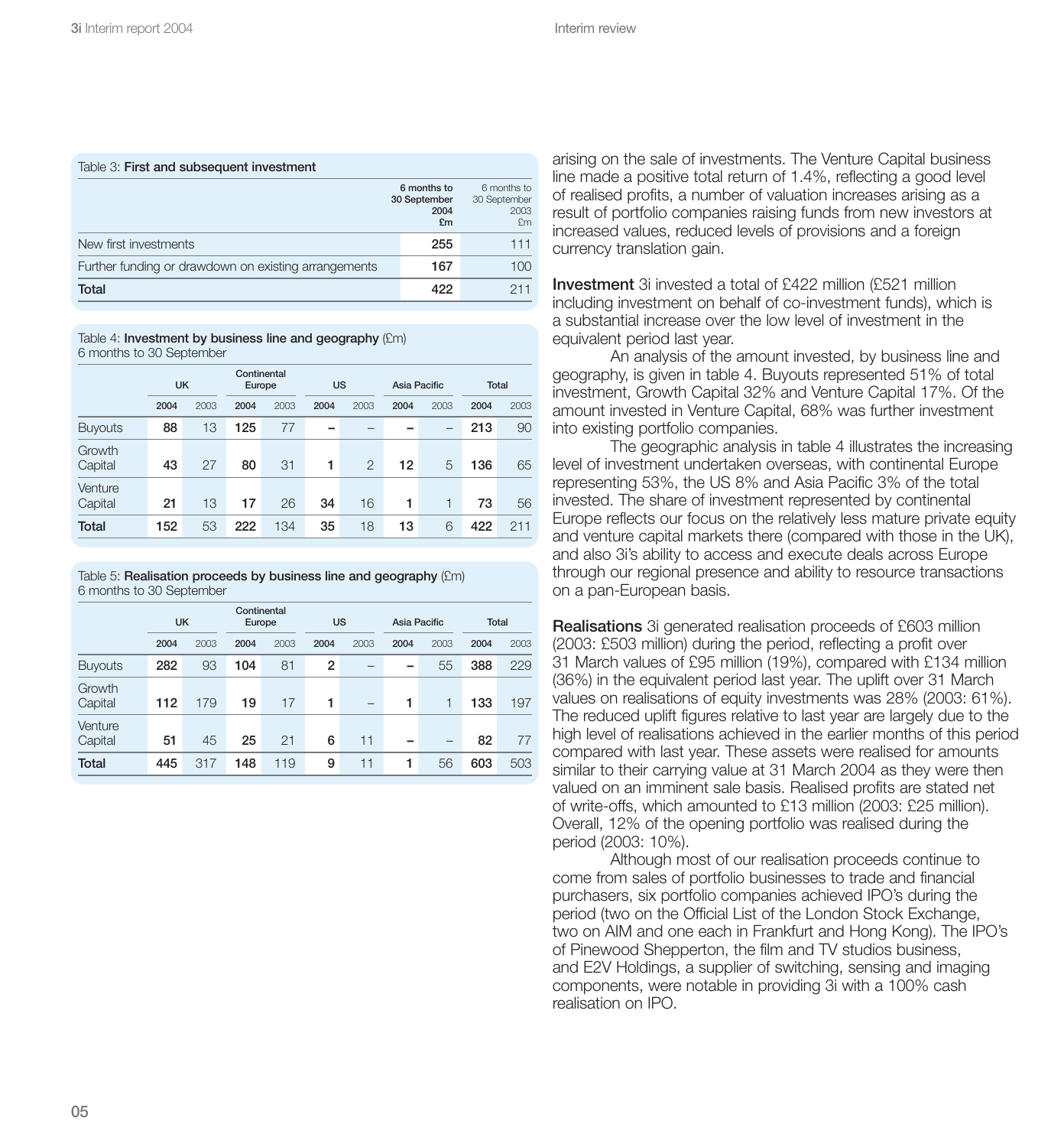#### Table 6: **Unrealised profits on revaluation of investments**

|                                         | 6 months to<br>30 September<br>2004<br>£m | 6 months to<br>30 September<br>2003<br>£m |
|-----------------------------------------|-------------------------------------------|-------------------------------------------|
| Earnings multiples                      | 18                                        | 235                                       |
| Earnings                                | 22                                        | 8                                         |
| First-time valuation uplift from cost   | 32                                        | 59                                        |
| Provisions                              | (44)                                      | (65)                                      |
| Net up/(down) rounds and restructuring  | 21                                        | (68)                                      |
| Other movements on unquoted investments | 70                                        | 9                                         |
| Quoted portfolio                        | (1)                                       | 44                                        |
| Total                                   | 118                                       | 222                                       |

**Unrealised value movement** The unrealised profit on the revaluation of investments was £118 million (2003: £222 million). An analysis of the main components is given in table 6.

The weighted average earnings multiple applied to investments valued on an earnings basis was 12.0 at both 30 September and 31 March. However, for those investments valued on an earnings basis at both dates, there was a small increase in earnings multiples, giving rise to a value increase of £18 million.

The aggregate attributable earnings of investments valued on an earnings basis at both the start and the end of the period increased by approximately 2%, giving rise to a £22 million value increase. A number of strongly-performing Mid-market Buyouts and Growth Capital assets contributed significantly to this increase.

The net valuation impact arising on investments being valued on a basis other than cost for the first time ("first-time uplifts") was £32 million. The relatively low figure reflects the reduced level of investment made in late 2002 and the first half of 2003.

Provisions against investments in businesses which may fail totalled £44 million in the period, representing 1% of the opening portfolio value and a significant improvement over levels in recent periods.

There was a net £21 million valuation increase as a result of investee companies raising funds from new investors at increased values (£25 million), valuation reductions relating to the application of 3i's downround methodology (£4 million) and restructuring provisions (£nil).

Other movements on unquoted investments include valuation increases totalling £85 million on investments being revalued on an imminent sale basis, a foreign currency translation gain of £27 million and a valuation reduction of £38 million applied to the carrying value of loan investments and fixed income shares.

The quoted investments held at 30 September decreased in aggregate by £1 million (2003: £44 million increase), broadly reflecting the flat smaller quoted equities market over the period.

#### **Carried interest and investment performance plans**

The charge in the period of £25 million (2003: £12 million) reflects both profitable realisations and strong value growth on a number of recent investments.

**Income and costs** The main elements of income and costs are shown in table 1 on page 4.

Total operating income before interest payable was £161 million (2003: £130 million). The increase over the same period last year is due mainly to the receipt of several large special dividends arising on the sale of investments and a rise in deal-related fees resulting from the increased level of investment.

Net interest payable decreased relative to last year, reflecting both the reduced level of net borrowings and the lower average rate of interest following the  $E$ 550 million convertible bond issue in August 2003.

Management expenses of £81 million are higher than in the equivalent period last year (but in line with the run-rate for the whole of the last financial year) mainly as a result of staff bonus costs being accrued at a higher level than in the first half of last year. Staff headcount during the period fell slightly, from 750 at 31 March to 740 at 30 September.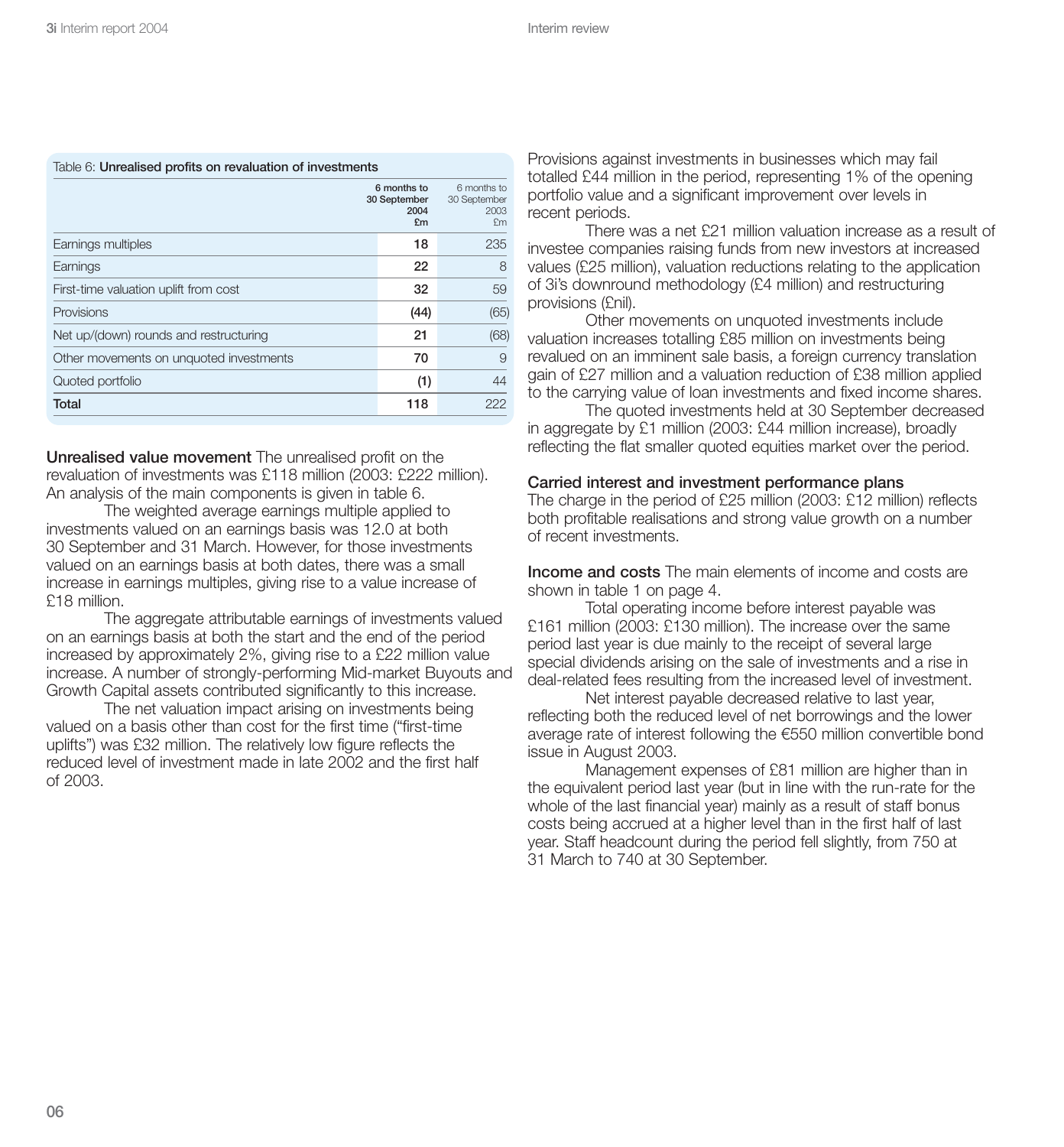#### Chart A: **Portfolio value by geography** (£m) as at 30 September 2004







#### Chart C: **Portfolio value by business line** (£m)

| Total                   |     |       | £4,378m |
|-------------------------|-----|-------|---------|
| Venture Capital         | 594 |       |         |
| <b>Growth Capital</b>   |     | 1,493 |         |
| <b>Buyouts</b>          |     |       | 2,291   |
| as at 30 September 2004 |     |       |         |

**The portfolio** Charts A, B and C show the portfolio analysed by geography, sector and business line respectively.

The number of investments in the portfolio fell from 1,878 at 31 March to 1,738 at 30 September, reflecting the high level of realisations.

As at 30 September, the top 10 investments represented 15% of the total portfolio by value, and the top 50 represented 38%, highlighting the relatively low exposure 3i has to individual company risk.

**Accounting policies and valuation** As set out on page 13, Financial Reporting Standard 17 "Retirement Benefits" has been implemented in full for the first time during the period. Additionally, the recommendations of Urgent Issues Task Force Abstract 38 "Accounting for ESOP Trusts" have been implemented and the presentation of comparatives changed accordingly.

Work to comply with the requirements of International Financial Reporting Standards ("IFRS") in the year to 31 March 2006 is advancing to plan. Differences have been identified, revised accounting policies are being finalised and systems changes are in progress. Subject to the endorsement by the EU of certain specific standards, notably IAS 32 "Financial Instruments: Disclosure and Presentation" and IAS 39 "Financial Instruments: Recognition and Measurement", 3i is confident that it will be able to meet requirements for financial reporting during the year to 31 March 2006. The first financial statements prepared on an IFRS basis will be those for the six months to 30 September 2005.

There have been no changes in valuation methodology during the period.

**Cash flows and capital structure** Net cash inflow for the period was £64 million. Net borrowings at 30 September were £901 million, down from £936 million at 31 March. Gearing at 30 September was 26%, compared with 29% at 31 March.

There were no significant changes in 3i's capital structure during the period.

Since 30 September, 3i has adopted a new hedging policy, which will be implemented over the next 12 months. The policy is designed to eliminate, as far as possible, the exposure of assets denominated in foreign currencies to movements in the exchange rates between sterling and the respective currencies. Foreign currency borrowings and swaps will be used to effect the hedges.

**Outlook** Since the start of October, the pipelines for new investments and exits have been at reasonably good levels. Economic conditions remain broadly supportive, despite some uncertainty surrounding the outlook for the global economy, both the listed equity and M&A markets are showing signs of activity.

We remain positive about the prospects for the second half of the year.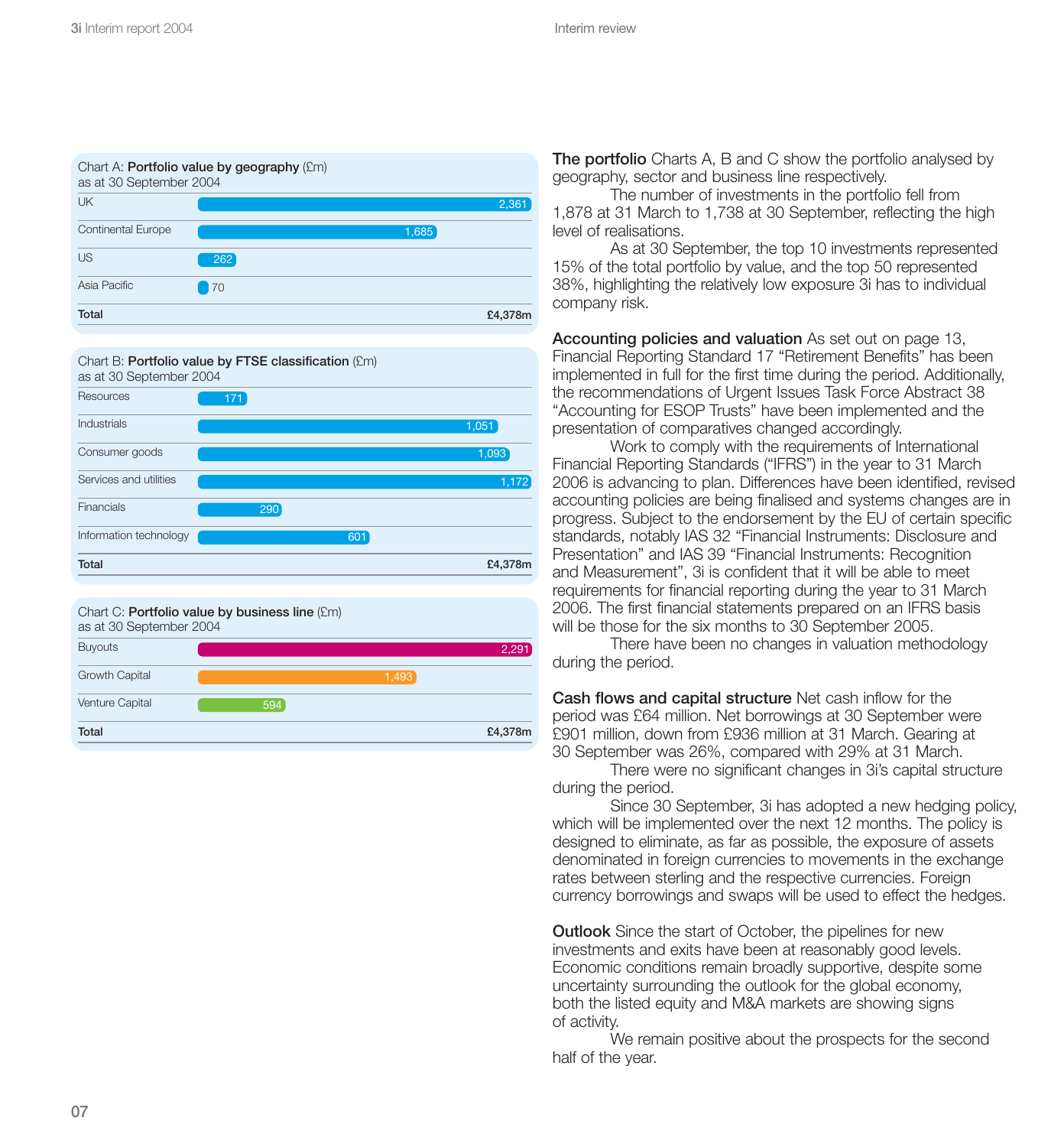### Consolidated statement of total return

for the six months to 30 September 2004

|                                                | 6 months to 30 September 2004 |                |             |                   | 6 months to 30 September 2003<br>(as restated)* |             |               | 12 months to 31 March 2004<br>(as restated)* |             |  |  |
|------------------------------------------------|-------------------------------|----------------|-------------|-------------------|-------------------------------------------------|-------------|---------------|----------------------------------------------|-------------|--|--|
|                                                |                               |                | (unaudited) |                   |                                                 | (unaudited) |               |                                              | (audited)   |  |  |
|                                                | Revenue<br>£m                 | Capital<br>£m  | Total<br>£m | Revenue<br>£m     | Capital<br><b>f</b> m                           | Total<br>£m | Revenue<br>£m | Capital<br>£m                                | Total<br>£m |  |  |
| Capital profits                                |                               |                |             |                   |                                                 |             |               |                                              |             |  |  |
| Realised profits on disposal of investments    |                               | 95             | 95          |                   | 134                                             | 134         |               | 228                                          | 228         |  |  |
| Unrealised profits on revaluation              |                               |                |             |                   |                                                 |             |               |                                              |             |  |  |
| of investments                                 |                               | 118            | 118         |                   | 222                                             | 222         |               | 336                                          | 336         |  |  |
|                                                |                               | 213            | 213         |                   | 356                                             | 356         |               | 564                                          | 564         |  |  |
| Carried interest and investment                |                               |                |             |                   |                                                 |             |               |                                              |             |  |  |
| performance plans                              |                               | (25)           | (25)        |                   | (12)                                            | (12)        |               | (40)                                         | (40)        |  |  |
|                                                |                               | 188            | 188         |                   | 344                                             | 344         |               | 524                                          | 524         |  |  |
| Total operating income before interest payable | 146                           | 15             | 161         | 130               | $\qquad \qquad$                                 | 130         | 262           | 5                                            | 267         |  |  |
| Interest payable                               | (27)                          | (15)           | (42)        | (27)              | (23)                                            | (50)        | (51)          | (42)                                         | (93)        |  |  |
|                                                | 119                           | 188            | 307         | 103               | 321                                             | 424         | 211           | 487                                          | 698         |  |  |
| Administrative expenses                        | (36)                          | (45)           | (81)        | (30)              | (40)                                            | (70)        | (72)          | (91)                                         | (163)       |  |  |
| Other finance income/(costs) on pension plan   |                               |                |             | (2)               |                                                 | (2)         | (3)           |                                              | (3)         |  |  |
| Actuarial gains/(losses) on pension plan       |                               | 3              | 3           |                   | 10                                              | 10          |               | (4)                                          | (4)         |  |  |
| Return before tax and                          |                               |                |             |                   |                                                 |             |               |                                              |             |  |  |
| currency translation adjustment                | 84                            | 146            | 230         | 71                | 291                                             | 362         | 136           | 392                                          | 528         |  |  |
| Tax                                            | (14)                          | 12             | (2)         | (9)               | 8                                               | (1)         | (29)          | 25                                           | (4)         |  |  |
| Return for the period before                   |                               |                |             |                   |                                                 |             |               |                                              |             |  |  |
| currency translation adjustment                | 70                            | 158            | 228         | 62                | 299                                             | 361         | 107           | 417                                          | 524         |  |  |
| Currency translation adjustment                | 1                             | $\overline{2}$ | 3           | 12                | (6)                                             | 6           | 24            | (24)                                         |             |  |  |
| <b>Total return</b>                            | 71                            | 160            | 231         | 74                | 293                                             | 367         | 131           | 393                                          | 524         |  |  |
|                                                |                               |                |             |                   |                                                 |             |               |                                              |             |  |  |
| Total return per share                         |                               |                |             |                   |                                                 |             |               |                                              |             |  |  |
| Basic (pence)                                  | 11.7p                         | 26.5p          | 38.2p       | 12.3p             | 48.7 <sub>p</sub>                               | 61.0p       | 21.8p         | 65.2p                                        | 87.0p       |  |  |
| Diluted (pence)                                | 11.3p                         | 25.6p          | 36.9p       | 12.1 <sub>p</sub> | 48.1p                                           | 60.2p       | 21.2p         | 63.8 <sub>p</sub>                            | 85.0p       |  |  |

### Movement in shareholders' funds

for the six months to 30 September 2004

|                              | 6 months to<br>30 September<br>2004<br>(unaudited)<br>£m | 6 months to<br>30 September<br>2003<br>(as restated)*<br>(unaudited)<br>£m | 12 months to<br>31 March<br>2004<br>(as restated)*<br>(audited)<br>£m |
|------------------------------|----------------------------------------------------------|----------------------------------------------------------------------------|-----------------------------------------------------------------------|
| Opening balance              | 3,395                                                    | 2,936                                                                      | 2,936                                                                 |
| Prior year adjustment        | (165)                                                    | (147)                                                                      | (147)                                                                 |
| Opening balance as restated  | 3,230                                                    | 2,789                                                                      | 2,789                                                                 |
| Revenue return               | 71                                                       | 74                                                                         | 131                                                                   |
| Capital return               | 160                                                      | 293                                                                        | 393                                                                   |
| Total return                 | 231                                                      | 367                                                                        | 524                                                                   |
| <b>Dividends</b>             | (32)                                                     | (31)                                                                       | (84)                                                                  |
| Proceeds of issues of shares | $\overline{2}$                                           | 6                                                                          | 12                                                                    |
| Own shares                   | 5                                                        | (5)                                                                        | (11)                                                                  |
| Movement in the period       | 206                                                      | 337                                                                        | 441                                                                   |
| Closing balance              | 3,436                                                    | 3,126                                                                      | 3,230                                                                 |

\*As restated to reflect the adoption of FRS 17 – Retirement Benefits and UITF 38 – Accounting for ESOP Trusts. See Basis of preparation on page 13.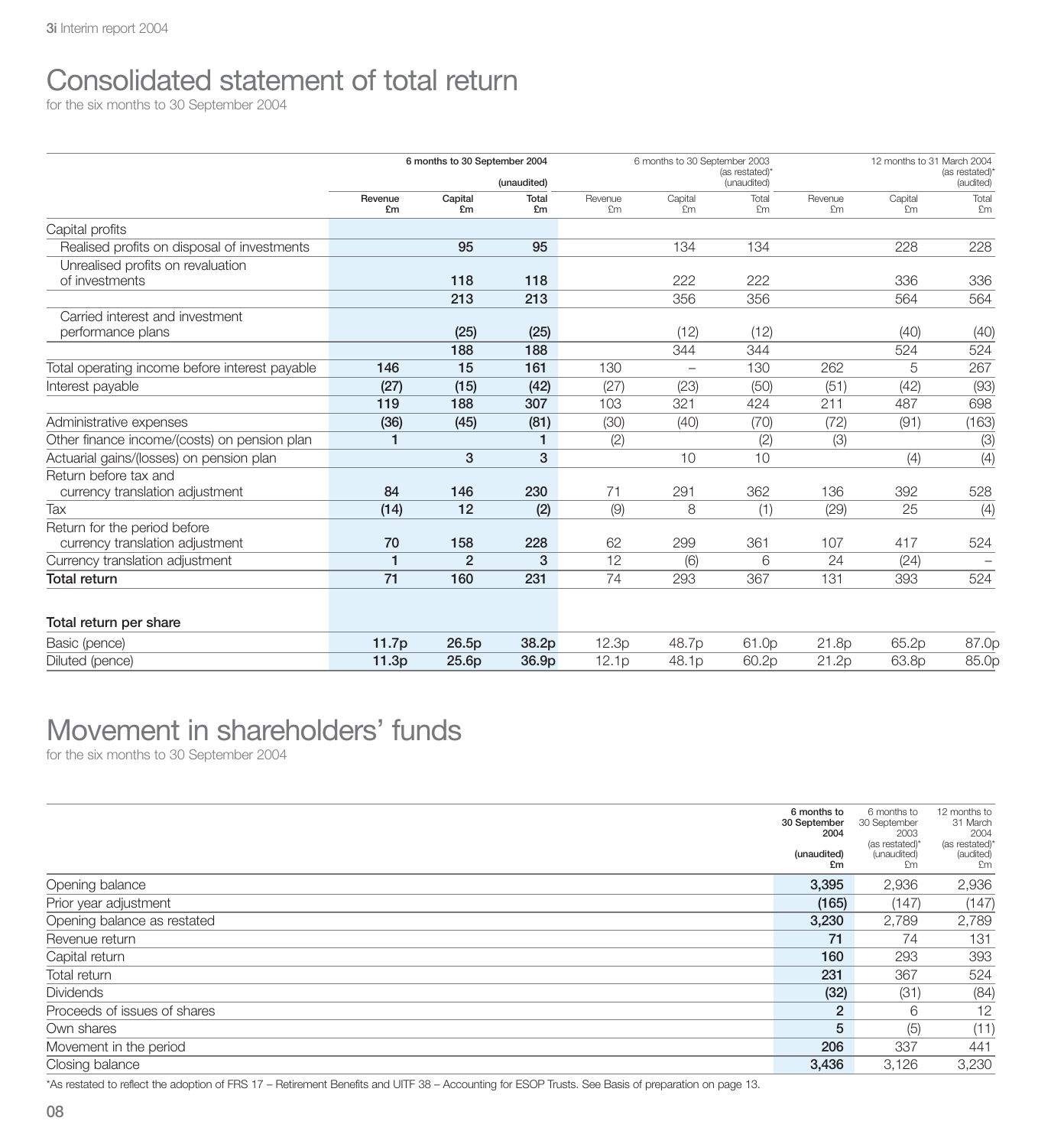### Consolidated revenue statement

for the six months to 30 September 2004

|                                                              | 6 months to<br>30 September<br>2004 | 6 months to<br>30 September<br>2003<br>(as restated)* | 12 months to<br>31 March<br>2004<br>(as restated)* |
|--------------------------------------------------------------|-------------------------------------|-------------------------------------------------------|----------------------------------------------------|
|                                                              | (unaudited)<br>£m                   | (unaudited)<br>£m                                     | (audited)<br>£m                                    |
| Interest receivable on loan investments                      | 51                                  | 43                                                    | 84                                                 |
| Fixed rate dividends                                         | 3                                   | 4                                                     | 8                                                  |
| Other interest receivable and similar income                 | 21                                  | 17                                                    | 33                                                 |
| Interest payable                                             | (27)                                | (27)                                                  | (51)                                               |
| Net interest income                                          | 48                                  | 37                                                    | 74                                                 |
| Dividend income from equity shares                           | 53                                  | 45                                                    | 94                                                 |
| Share of net losses of joint ventures                        |                                     |                                                       | (1)                                                |
| Fees receivable                                              | 18                                  | 21                                                    | 43                                                 |
| Other operating income                                       |                                     |                                                       | $\mathbf{1}$                                       |
| Total operating income                                       | 119                                 | 103                                                   | 211                                                |
| Administrative expenses and depreciation                     | (36)                                | (30)                                                  | (72)                                               |
| Other finance income/(costs) on pension plan                 |                                     | (2)                                                   | (3)                                                |
| Profit on ordinary activities before tax                     | 84                                  | 71                                                    | 136                                                |
| Tax on profit on ordinary activities                         | (14)                                | (9)                                                   | (29)                                               |
| Profit for the period                                        | 70                                  | 62                                                    | 107                                                |
| <b>Dividends</b>                                             |                                     |                                                       |                                                    |
| Interim (5.3p per share proposed, 2004: 5.1p per share paid) | (32)                                | (31)                                                  | (31)                                               |
| Final (2004: 8.9p per share paid)                            |                                     |                                                       | (53)                                               |
| Profit retained for the period                               | 38                                  | 31                                                    | $\overline{23}$                                    |
|                                                              |                                     |                                                       |                                                    |
| Dividends per share (pence)                                  | 5.3 <sub>p</sub>                    | 5.1 <sub>p</sub>                                      | 14.0p                                              |
| Earnings per share                                           |                                     |                                                       |                                                    |
| Basic (pence)                                                | 11.6p                               | 10.3 <sub>p</sub>                                     | 17.8p                                              |
| Diluted (pence)                                              | 11.2p                               | 10.2 <sub>p</sub>                                     | 17.3p                                              |

\*As restated to reflect the adoption of FRS 17 – Retirement Benefits and UITF 38 – Accounting for ESOP Trusts. See Basis of preparation on page 13.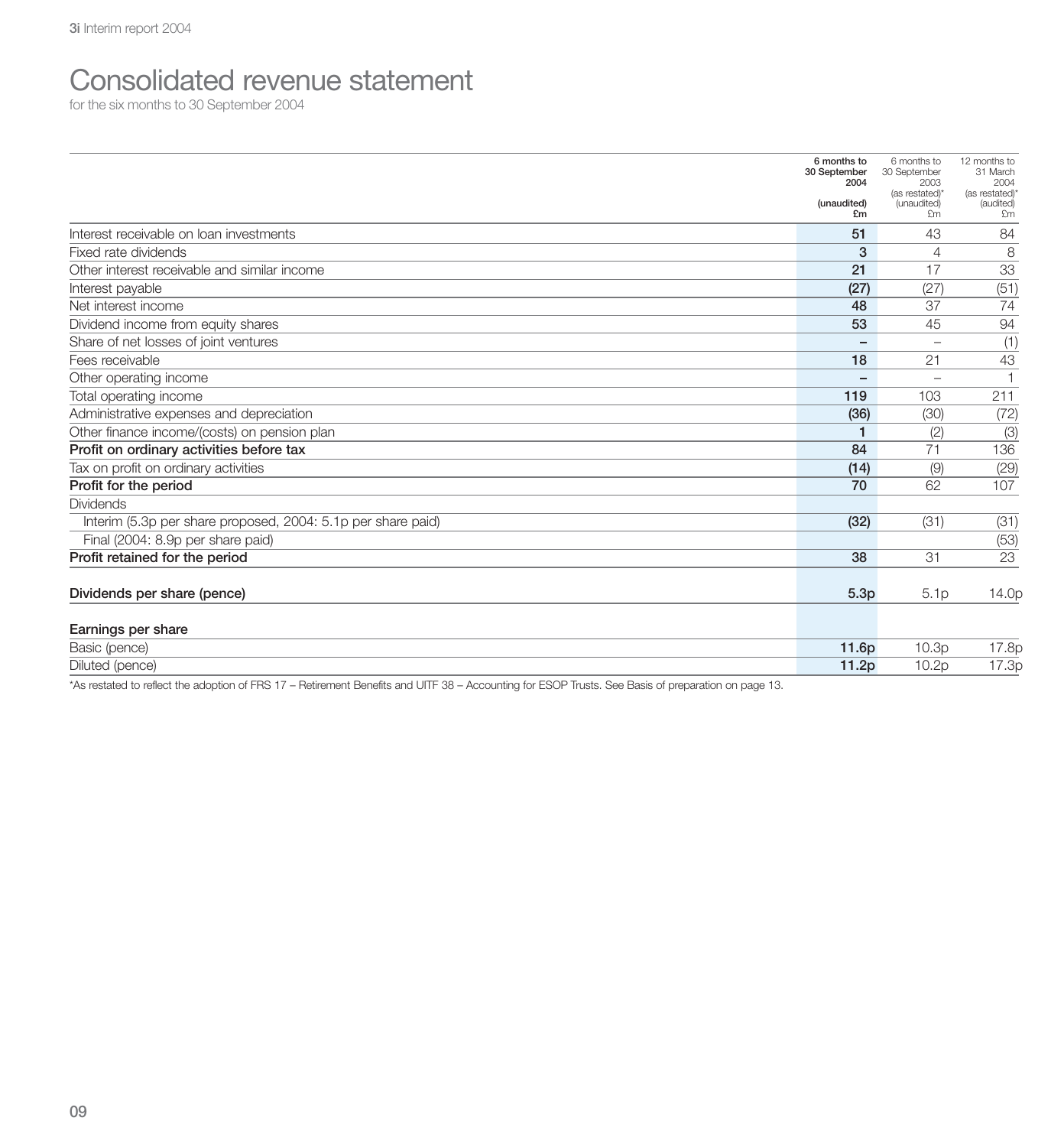### Consolidated balance sheet

as at 30 September 2004

| <b>Assets</b>                                                                                  | £m    | 30 September<br>2004<br>(unaudited)<br>£m | £m    | 30 September<br>2003<br>(as restated)<br>(unaudited)<br>£m | £m    | 31 March<br>2004<br>(as restated)*<br>(audited)<br>£m |
|------------------------------------------------------------------------------------------------|-------|-------------------------------------------|-------|------------------------------------------------------------|-------|-------------------------------------------------------|
| Treasury bills and other eligible bills                                                        |       | $\mathbf{1}$                              |       | $\mathbf 1$                                                |       | $\mathbf{1}$                                          |
| Loans and advances to banks                                                                    |       | 718                                       |       | 800                                                        |       | 534                                                   |
| Debt securities held for treasury purposes                                                     |       | 225                                       |       | 218                                                        |       | 284                                                   |
| Debt securities and other fixed income securities<br>held as financial fixed asset investments |       |                                           |       |                                                            |       |                                                       |
| Loan investments                                                                               | 1,408 |                                           | 1,229 |                                                            | 1,312 |                                                       |
| Fixed income shares                                                                            | 124   |                                           | 199   |                                                            | 150   |                                                       |
| Equity shares                                                                                  |       |                                           |       |                                                            |       |                                                       |
| Listed                                                                                         | 227   |                                           | 168   |                                                            | 225   |                                                       |
| Unlisted                                                                                       | 2,619 |                                           | 2,410 |                                                            | 2,639 |                                                       |
|                                                                                                |       | 4,378                                     |       | 4,006                                                      |       | 4,326                                                 |
| Interests in joint ventures                                                                    |       |                                           |       |                                                            |       |                                                       |
| Share of gross assets                                                                          | 51    |                                           | 116   |                                                            | 80    |                                                       |
| Share of gross liabilities                                                                     | (22)  |                                           | (85)  |                                                            | (53)  |                                                       |
|                                                                                                |       | 29                                        |       | 31                                                         |       | 27                                                    |
| Tangible fixed assets                                                                          |       | 39                                        |       | 43                                                         |       | 40                                                    |
| Other assets                                                                                   |       | 160                                       | 151   |                                                            | 118   |                                                       |
| <b>Total assets</b>                                                                            |       | 5,550                                     |       | 5,250                                                      |       | 5,330                                                 |
|                                                                                                |       |                                           |       |                                                            |       |                                                       |
| Liabilities                                                                                    |       |                                           |       |                                                            |       |                                                       |
| Deposits by banks                                                                              |       | 213                                       |       | 290                                                        |       | 215                                                   |
| Debt securities in issue                                                                       |       | 1,207                                     |       | 1,103                                                      |       | 1,128                                                 |
| Convertible bonds                                                                              |       | 377                                       |       | 384                                                        |       | 367                                                   |
| Other liabilities                                                                              |       | 249                                       |       | 217                                                        |       | 262                                                   |
| Subordinated liabilities                                                                       |       | 48                                        |       | 49                                                         |       | 45                                                    |
| Defined benefit liabilities                                                                    |       | 20                                        |       | 81                                                         |       | 83                                                    |
|                                                                                                |       | 2,114                                     |       | 2,124                                                      |       | 2,100                                                 |
| Called up share capital                                                                        |       | 307                                       |       | 306                                                        |       | 307                                                   |
| Share premium account                                                                          |       | 361                                       |       | 354                                                        |       | 359                                                   |
| Capital redemption reserve                                                                     |       | $\mathbf{1}$                              |       | $\overline{1}$                                             |       | $\mathbf{1}$                                          |
| Capital reserve                                                                                |       | 2.386                                     |       | 2,126                                                      |       | 2.226                                                 |
| Revenue reserve                                                                                |       | 431                                       |       | 388                                                        |       | 392                                                   |
| Own shares                                                                                     |       | (50)                                      |       | (49)                                                       |       | (55)                                                  |
| Equity shareholders' funds                                                                     |       | 3,436                                     |       | 3,126                                                      |       | 3,230                                                 |
| <b>Total liabilities</b>                                                                       |       | 5,550                                     |       | 5,250                                                      |       | 5,330                                                 |
| Net asset value per share                                                                      |       |                                           |       |                                                            |       |                                                       |
| Basic (pence)                                                                                  |       | 568p                                      |       | 518 <sub>p</sub>                                           |       | 535p                                                  |
| Diluted (pence)                                                                                |       | 568p                                      |       | 518p                                                       |       | 535p                                                  |

\*As restated to reflect the adoption of FRS 17 – Retirement Benefits and UITF 38 – Accounting for ESOP Trusts. See Basis of preparation on page 13.

Approved by the Board 3 November 2004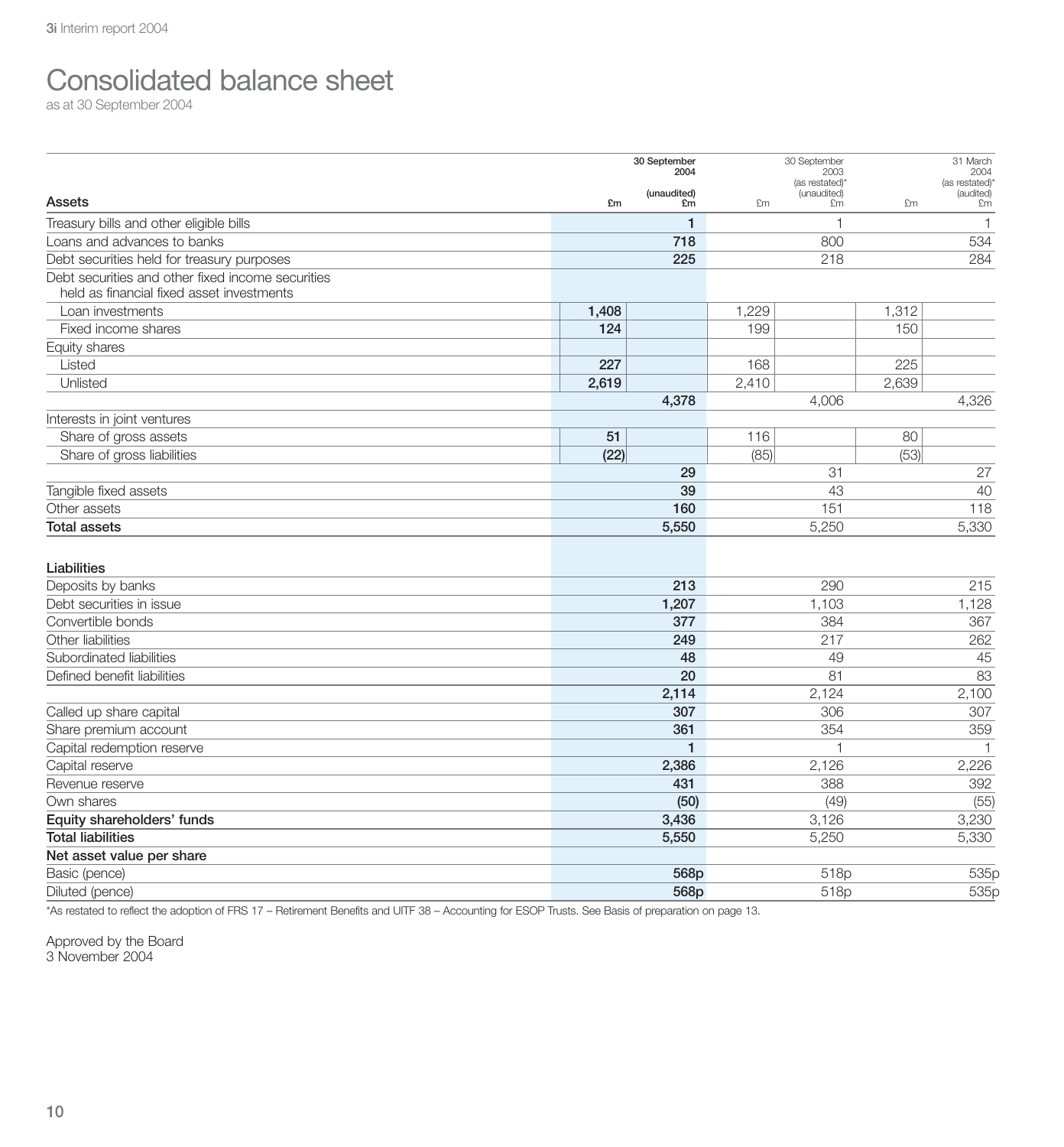### Consolidated cash flow statement

for the six months to 30 September 2004

|                                                                                          | 6 months to<br>30 September<br>2004 | 6 months to<br>30 September<br>2003 | 12 months to<br>31 March<br>2004 |
|------------------------------------------------------------------------------------------|-------------------------------------|-------------------------------------|----------------------------------|
|                                                                                          | (unaudited)<br>£m                   | (as restated)*<br>(unaudited)<br>£m | (as restated)<br>(audited)<br>£m |
| <b>Operating activities</b>                                                              |                                     |                                     |                                  |
| Interest received and similar income arising from debt securities and                    |                                     |                                     |                                  |
| other fixed income securities held as financial fixed asset investments                  | 26                                  | 29                                  | 66                               |
| Other interest received and similar income                                               | 20                                  | 17                                  | 35                               |
| Dividends received from equity shares                                                    | 53                                  | 45                                  | 93                               |
| Fees and other net cash receipts - revenue                                               | 18                                  | 20                                  | 41                               |
| - capital                                                                                | 15                                  | $\overline{\phantom{m}}$            | 5                                |
| Administrative expenses paid<br>- revenue                                                | (55)                                | (40)                                | (53)                             |
| $-$ capital                                                                              | (45)                                | (40)                                | (91)                             |
| Additional pension contributions                                                         | (60)                                | $\overline{\phantom{m}}$            | (13)                             |
| Net cash flow from operating activities                                                  | (28)                                | 31                                  | 83                               |
| Returns on investment and servicing of finance                                           |                                     |                                     |                                  |
| Interest paid on borrowings - revenue                                                    | (22)                                | (31)                                | (59)                             |
| $-$ capital                                                                              | (15)                                | (23)                                | (42)                             |
| Net cash flow from returns on investments and servicing of finance                       | (37)                                | (54)                                | (101)                            |
|                                                                                          |                                     |                                     |                                  |
| <b>Taxation paid</b>                                                                     | (1)                                 | (2)                                 | (2)                              |
| Capital expenditure and financial investment                                             |                                     |                                     |                                  |
| Investment in equity shares, fixed income shares and loans                               | (426)                               | (194)                               | (756)                            |
| Sale, repayment or redemption of equity shares, fixed income shares and loan investments | 605                                 | 501                                 | 913                              |
| Purchase of tangible fixed assets                                                        | (2)                                 | (1)                                 | (2)                              |
| Sale of tangible fixed assets                                                            | $\overline{\phantom{0}}$            | 1                                   | $\overline{1}$                   |
| Net cash flow from capital expenditure and financial investment                          | 177                                 | 307                                 | 156                              |
|                                                                                          |                                     |                                     |                                  |
| Acquisitions and disposals                                                               |                                     |                                     |                                  |
| Investment in joint ventures                                                             | $\qquad \qquad -$                   | $\overline{\phantom{m}}$            | (25)                             |
| Divestment or repayment of interests in joint ventures                                   | 5                                   | $\overline{\phantom{0}}$            | 25                               |
| Net cash flow from acquisitions and disposals                                            | 5                                   | $\overline{\phantom{0}}$            |                                  |
| Equity dividends paid                                                                    | (54)                                | (52)                                | (83)                             |
| Management of liquid resources                                                           | (146)                               | (162)                               | (15)                             |
| Net cash flow before financing                                                           | (84)                                | 68                                  | 38                               |
| Financing                                                                                |                                     |                                     |                                  |
| Debt due within one year                                                                 | 50                                  |                                     | (232)                            |
| Debt due after more than one year                                                        | 8                                   | (283)<br>265                        | 200                              |
| <b>Issues of shares</b>                                                                  | $\overline{2}$                      | 6                                   | 12                               |
|                                                                                          |                                     |                                     |                                  |
| Own shares                                                                               | $\overline{\phantom{a}}$            | (11)                                | (20)                             |
| Net cash flow from financing                                                             | 60                                  | (23)                                | (40)                             |
| Change in cash                                                                           | (24)                                | 45                                  | (2)                              |

\*As restated to reflect the adoption of FRS 17 – Retirement Benefits and UITF 38 – Accounting for ESOP Trusts. See Basis of preparation on page 13.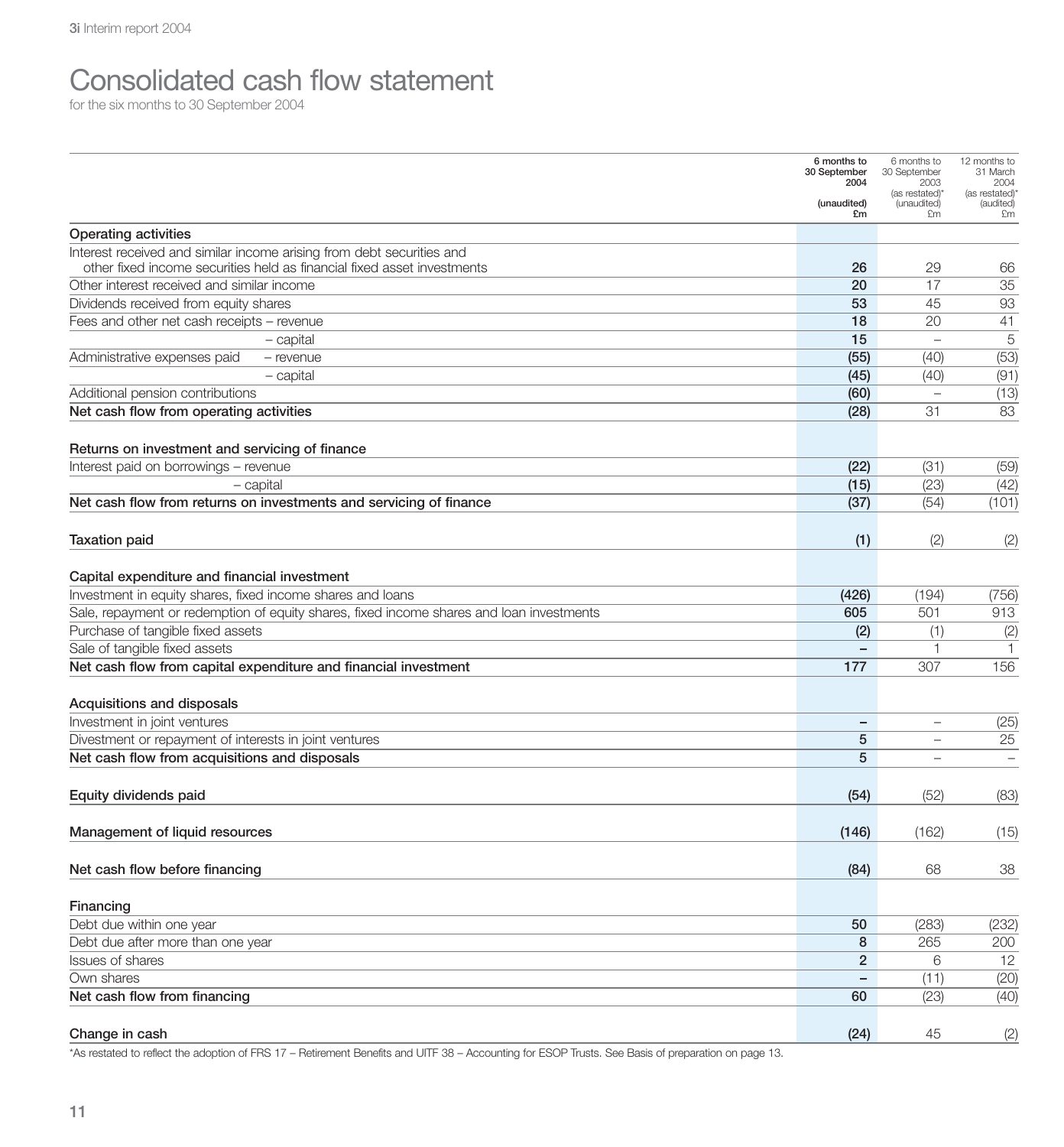### Notes to the financial statements

for the six months to 30 September 2004

#### **1 Reconciliation of revenue profit before tax to net cash flow from operating activities**

|                                                                             | 6 months to<br>30 September<br>2004 | 6 months to<br>30 September<br>2003<br>(as restated) | 12 months to<br>31 March<br>2004<br>(as restated) |
|-----------------------------------------------------------------------------|-------------------------------------|------------------------------------------------------|---------------------------------------------------|
|                                                                             | (unaudited)<br>£m                   | (unaudited)<br>£m                                    | (audited)<br>£m                                   |
| Revenue profit before tax                                                   | 84                                  | 71                                                   | 136                                               |
| Fees receivable and deal-related costs accounted for in the capital reserve | 15                                  | $\overline{\phantom{m}}$                             | 5                                                 |
| Administrative expenses allocated to the capital reserve                    | (45)                                | (40)                                                 | (91)                                              |
|                                                                             | 54                                  | 31                                                   | 50                                                |
| Interest payable – revenue                                                  | 27                                  | 27                                                   | 51                                                |
|                                                                             | 81                                  | 58                                                   | 101                                               |
| Depreciation of equipment and vehicles                                      | 2                                   | 3                                                    | 5                                                 |
| Tax on investment income included within income from overseas companies     |                                     |                                                      | (1)                                               |
| Interest received by way of loan notes                                      | (16)                                | (15)                                                 | (28)                                              |
| Additional pension contributions                                            | (60)                                | $\qquad \qquad \longleftarrow$                       | (13)                                              |
| Movement in prepayments and accrued income                                  | (12)                                | (6)                                                  | 3                                                 |
| Movement in accruals and deferred income                                    | (21)                                | (4)                                                  | 17                                                |
| Movement in provisions for liabilities and charges                          | (2)                                 | (5)                                                  | (2)                                               |
| Reversal of losses of joint ventures less distributions received            |                                     |                                                      |                                                   |
| Net cash flow from operating activities                                     | (28)                                | 31                                                   | 83                                                |

#### **2 Reconciliation of net cash flows to movements in net debt**

|                                               | 6 months to<br>30 September<br>2004<br>(unaudited)<br>£m | 6 months to<br>30 September<br>2003<br>(unaudited)<br>£m | 12 months to<br>31 March<br>2004<br>(audited)<br>£m |
|-----------------------------------------------|----------------------------------------------------------|----------------------------------------------------------|-----------------------------------------------------|
| Change in cash in the period                  | (24)                                                     | 45                                                       | (2)                                                 |
| Cash flow from management of liquid resources | 146                                                      | 162                                                      | 15                                                  |
| Cash flow from debt financing                 | (57)                                                     | 13                                                       | 33                                                  |
| Cash flow from subordinated liabilities       | (2)                                                      | 5                                                        | (1)                                                 |
| Cash flow from finance leases                 |                                                          |                                                          |                                                     |
| Change in net debt from cash flows            | 64                                                       | 225                                                      | 45                                                  |
| Foreign exchange movements                    | (28)                                                     | (17)                                                     | 27                                                  |
| Non-cash changes                              |                                                          | (2)                                                      | 5                                                   |
| Movement in net debt in the period            | 36                                                       | 206                                                      | 77                                                  |
| Net debt at start of period                   | (938)                                                    | (1,015)                                                  | (1,015)                                             |
| Net debt at end of period                     | (902)                                                    | (809)                                                    | (938)                                               |

#### **3 Analysis of net debt**

|                                                                    | 1 April<br>2004<br>(audited)<br>£m | Cash flow<br>(unaudited)<br>£m | Exchange<br>movement<br>(unaudited)<br>£m | Other<br>non-cash<br>changes<br>(unaudited)<br>£m | 30 September<br>2004<br>(unaudited)<br>£m |
|--------------------------------------------------------------------|------------------------------------|--------------------------------|-------------------------------------------|---------------------------------------------------|-------------------------------------------|
| Cash and deposits repayable on demand                              | 94                                 | (24)                           |                                           |                                                   | 71                                        |
| Treasury bills, other loans, advances and treasury debt securities | 725                                | 146                            |                                           |                                                   | 873                                       |
| Deposits and debt securities repayable within one year             | (160)                              | (50)                           | (9)                                       | (7)                                               | (226)                                     |
| Deposits and debt securities repayable after one year              | (1,550)                            | (7)                            | (21)                                      |                                                   | (1,571)                                   |
| Subordinated liabilities repayable after one year                  | (45)                               | (2)                            | (1)                                       |                                                   | (48)                                      |
| Finance leases                                                     | (2)                                |                                |                                           |                                                   | (1)                                       |
|                                                                    | (938)                              | 64                             | (28)                                      |                                                   | (902)                                     |

\*As restated to reflect the adoption of FRS 17 – Retirement Benefits and UITF 38 – Accounting for ESOP Trusts. See Basis of preparation on page 13.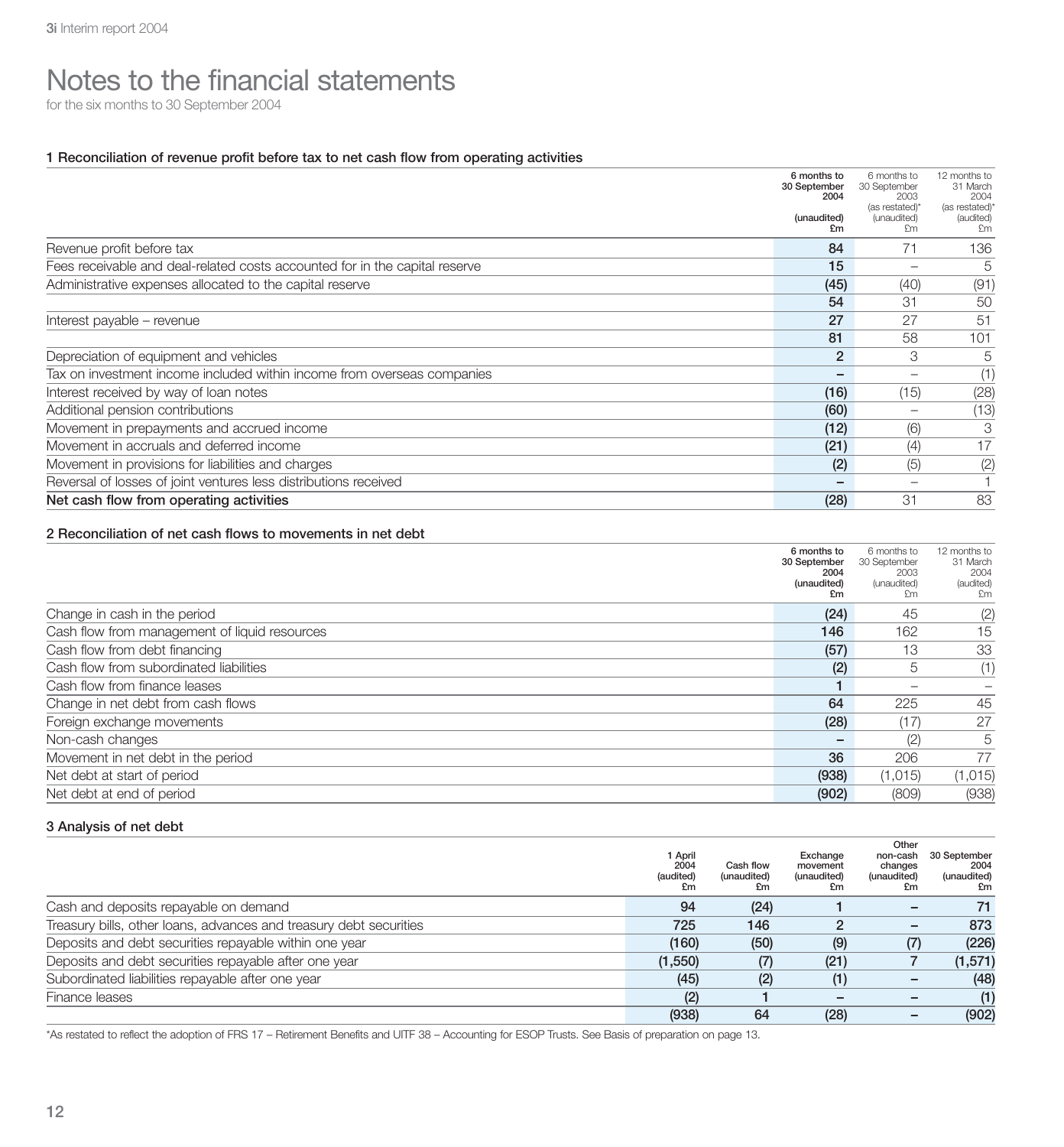### Basis of preparation

The accounting policies used in the preparation of this Interim report are the same as those used in the statutory accounts for the year to 31 March 2004, except as explained below, and are those expected to be used for the year to 31 March 2005.

Financial Reporting Standard 17 - Retirement Benefits ("FRS 17") The Group has adopted fully the reporting requirements of FRS 17, having previously complied with the transitional requirements of the standard. Ongoing service cost, finance charges or credits and expected returns on assets are shown in the revenue return. Differences between expected and actual returns and changes in actuarial assumptions are shown as part of the capital return. The effect of adopting FRS 17 is to reduce shareholders' funds by £110 million at 31 March 2004.

**Urgent Issues Task Force Abstract 38 – Accounting for ESOP Trusts ("UITF 38")** The Group has also adopted UITF 38. This requires shares held by the 3i Group Employee Trust to be accounted for as a deduction in arriving at shareholders' funds rather than as an asset. The effect of this is to reduce shareholders' funds by £55 million at 31 March 2004.

Certain comparatives have been restated to reflect these changes.

The figures for the year to 31 March 2004 (before restatement) have been extracted from the accounts filed with the Registrar of Companies on which the auditors issued a report, which was unqualified and did not contain a statement under section 237(2) or section 237(3) of the Companies Act 1985. This Interim report does not constitute statutory accounts.

3i's actual future results may differ materially from the plans, goals and expectations set forth in any of its forward-looking statements. Any forward-looking statements speak only as of the date they are made. 3i does not undertake to update forward-looking statements to reflect any changes in its expectations with regard thereto or any changes in events, conditions or circumstances on which any such statement is based.

### Independent review report to 3i Group plc

**Introduction** We have been instructed by the Company to review the financial information for the six months ended 30 September 2004 which comprises Consolidated statement of total return, Movement in shareholders' funds, Consolidated revenue statement, Consolidated balance sheet, Consolidated cash flow statement and the related notes 1 to 3 and the Basis of preparation. We have read the other information contained in the Interim report and considered whether it contains any apparent misstatements or material inconsistencies with the financial information.

This report is made solely to the Company in accordance with guidance contained in Bulletin 1999/4 "Review of interim financial information" issued by the Auditing Practices Board. To the fullest extent permitted by law, we do not accept or assume responsibility to anyone other than the Company, for our work, for this report or for the conclusions we have formed.

**Directors' responsibilities** The Interim report, including the financial information contained therein, is the responsibility of, and has been approved by, the Directors. The Directors are responsible for preparing the Interim report in accordance with the Listing Rules of the Financial Services Authority which require that the accounting policies and presentation applied to the interim figures should be consistent with those applied in preparing the preceding annual accounts except where any changes, and the reasons for them, are disclosed.

**Review work performed** We conducted our review in accordance with guidance contained in Bulletin 1999/4 issued by the Auditing Practices Board for use in the United Kingdom. A review consists principally of making enquiries of group management and applying analytical procedures to the financial information and underlying financial data, and based thereon, assessing whether the accounting policies and presentation have been consistently applied unless otherwise disclosed. A review excludes audit procedures such as tests of controls and verification of assets, liabilities and transactions. It is substantially less in scope than an audit performed in accordance with United Kingdom Auditing Standards and therefore provides a lower level of assurance than an audit. Accordingly, we do not express an audit opinion on the financial information.

**Review conclusion** On the basis of our review, we are not aware of any material modifications that should be made to the financial information as presented for the six months ended 30 September 2004.

**Ernst & Young LLP**  London 3 November 2004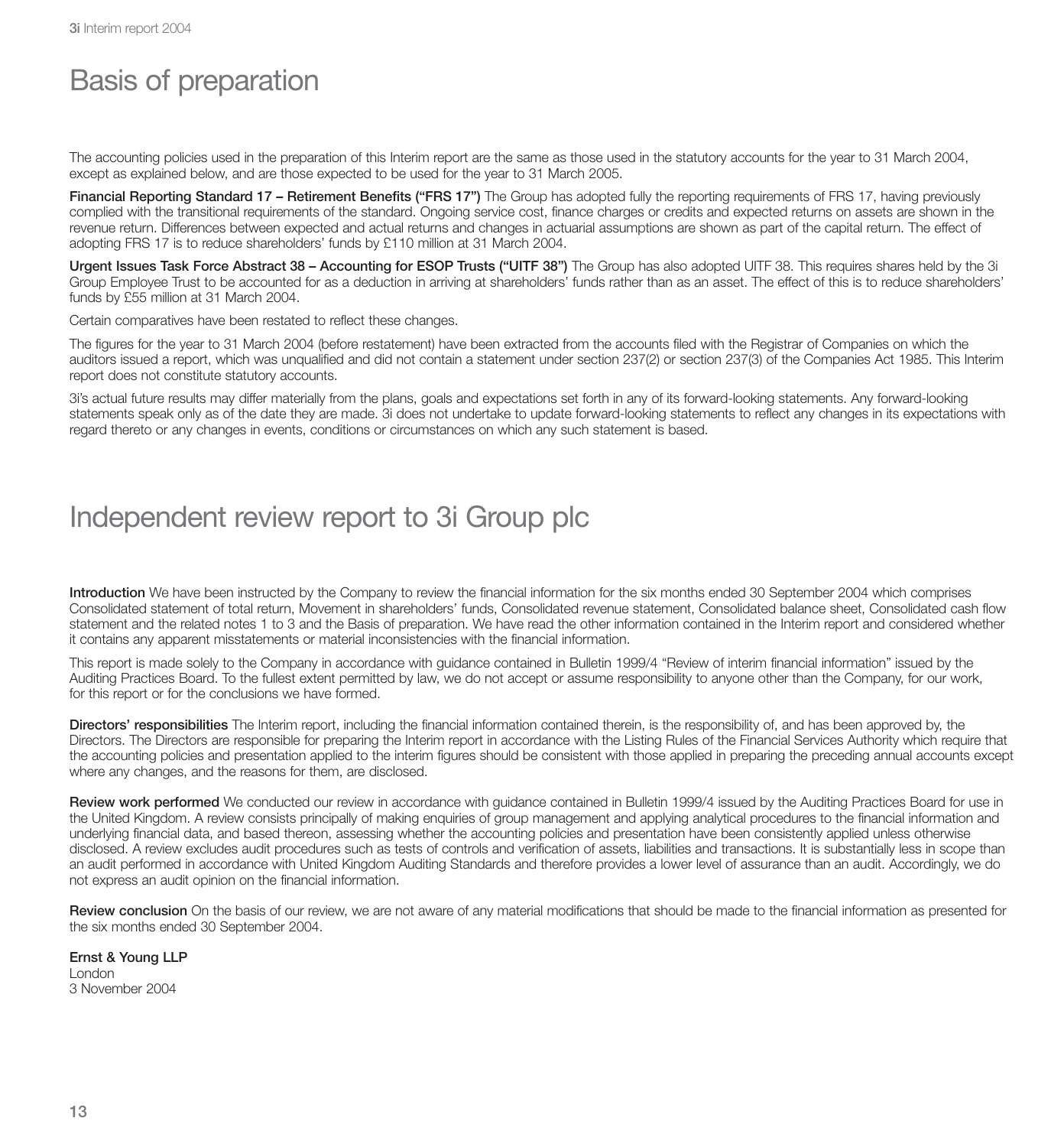#### New investment analysis

Analysis of the equity, fixed income and loan investments made by 3i Group (including co-investment funds). The analyses below exclude investments in joint ventures.

| Investment by business line (£m)                                                                     | 6 months to<br>30 September<br>2004 | 6 months to<br>30 September<br>2003 | 12 months to<br>31 March<br>2004 |
|------------------------------------------------------------------------------------------------------|-------------------------------------|-------------------------------------|----------------------------------|
| <b>Buyouts</b>                                                                                       | 305                                 | 141                                 | 492                              |
| Growth Capital                                                                                       | 142                                 | 76                                  | 313                              |
| Venture Capital                                                                                      | 74                                  | 56                                  | 174                              |
| Total                                                                                                | 521                                 | 273                                 | 979                              |
|                                                                                                      |                                     |                                     |                                  |
| Investment by geography (3i only - excluding co-investment funds) (£m)                               |                                     |                                     |                                  |
| UK                                                                                                   | 152                                 | 53                                  | 309                              |
| Continental Europe                                                                                   | 222                                 | 134                                 | 401                              |
| US                                                                                                   | 35                                  | 18                                  | 61                               |
| Asia Pacific                                                                                         | 13                                  | 6                                   | 13                               |
| Total                                                                                                | 422                                 | 211                                 | 784                              |
|                                                                                                      |                                     |                                     |                                  |
| Investment by geography (including co-investment funds) (£m)                                         |                                     |                                     |                                  |
| UK                                                                                                   | 201                                 | 65                                  | 375                              |
| Continental Europe                                                                                   | 268                                 | 182                                 | 526                              |
| US                                                                                                   | 35                                  | 18                                  | 61                               |
| Asia Pacific                                                                                         | 17                                  | 8                                   | 17                               |
| Total                                                                                                | 521                                 | 273                                 | 979                              |
| Continental European investment (£m)                                                                 |                                     |                                     |                                  |
| <b>Benelux</b>                                                                                       | 14                                  | 52                                  | 73                               |
| France                                                                                               | 81                                  | 12                                  | 89                               |
| Germany/Austria/Switzerland                                                                          | 89                                  | 48                                  | 186                              |
| Italy                                                                                                | 10                                  | 18                                  | 19                               |
| Nordic                                                                                               | 46                                  | 27                                  | 106                              |
| Spain                                                                                                | 26                                  | 20                                  | 34                               |
| Other European*                                                                                      | $\mathbf 2$                         | 5                                   | 19                               |
| Total                                                                                                | 268                                 | 182                                 | 526                              |
| *Other European includes investments in countries where 3i did not have an office at the period end. |                                     |                                     |                                  |
| Investment by FTSE industrial classification (£m)                                                    |                                     |                                     |                                  |
| Resources                                                                                            | 89                                  | $\overline{4}$                      | 11                               |
| <b>Industrials</b>                                                                                   | 125                                 | 53                                  | 219                              |
| Consumer goods                                                                                       | 69                                  | 80                                  | 306                              |
| Services and utilities                                                                               | 142                                 | 66                                  | 290                              |
| Financials                                                                                           | 59                                  | 20                                  | 33                               |
|                                                                                                      | 37                                  | 50                                  | 120                              |
| Information technology                                                                               |                                     |                                     |                                  |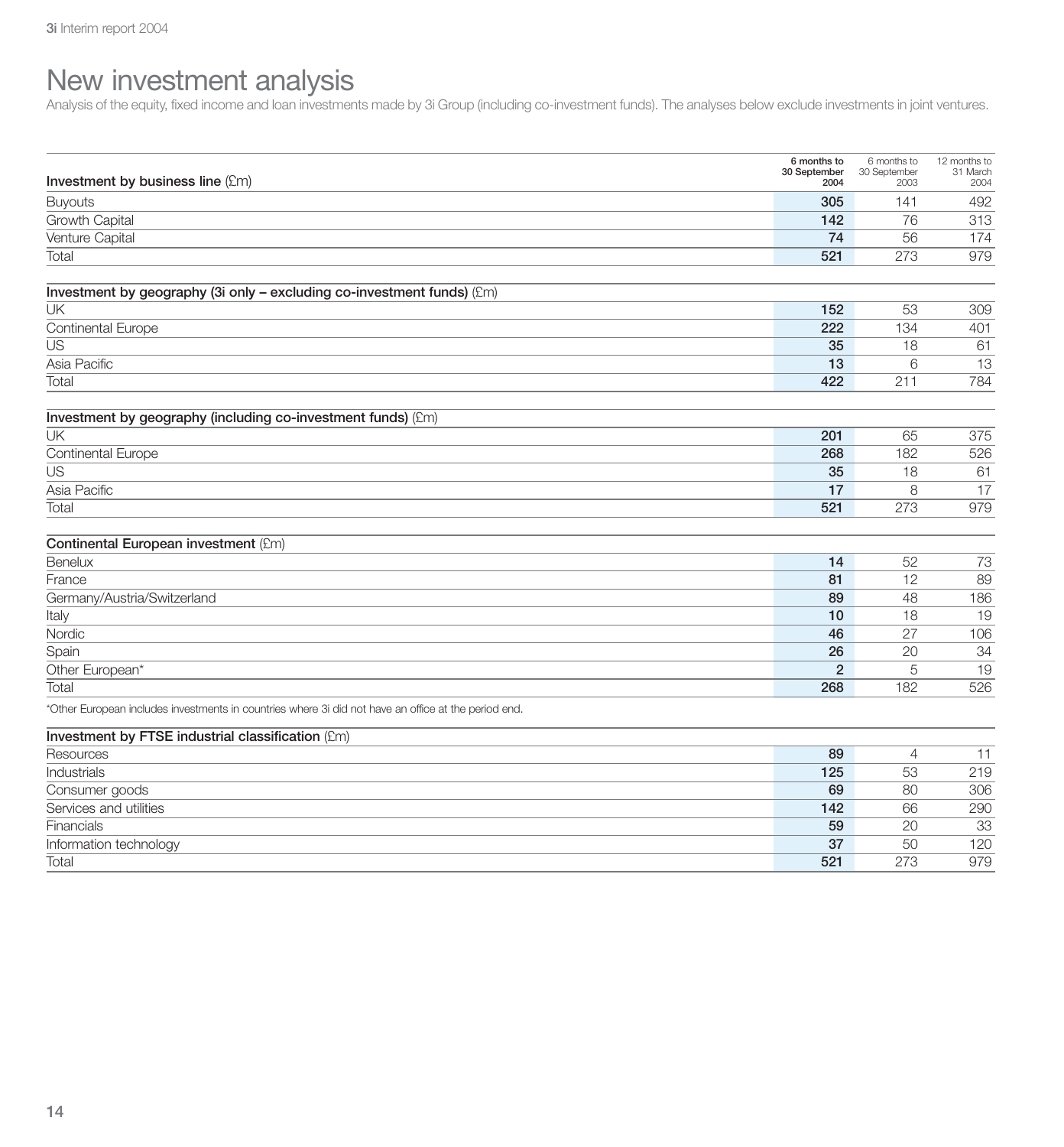### Portfolio analysis

The Group's equity, fixed income and loan investments total £4,378 million at 30 September 2004 (excluding co-investment funds). The analyses below exclude joint ventures.

| Portfolio value by business line (£m)                                                                | At 30 September<br>2004 | At 31 March<br>2004 |
|------------------------------------------------------------------------------------------------------|-------------------------|---------------------|
| <b>Buyouts</b>                                                                                       | 2,291                   | 2,306               |
| Growth Capital                                                                                       | 1,493                   | 1,487               |
| Venture Capital                                                                                      | 594                     | 533                 |
| Total                                                                                                | 4,378                   | 4,326               |
| Portfolio value by geography (including co-investment funds) (£m)                                    |                         |                     |
| UK                                                                                                   | 2,861                   | 3,024               |
| Continental Europe                                                                                   | 2,473                   | 2,299               |
| US                                                                                                   | 269                     | 241                 |
| Asia Pacific                                                                                         | 83                      | 86                  |
| Total                                                                                                | 5,686                   | 5,650               |
|                                                                                                      |                         |                     |
| Portfolio value by geography (3i only - excluding co-investment funds) (£m)                          |                         |                     |
| UK                                                                                                   | 2,361                   | 2,506               |
| Continental Europe                                                                                   | 1,685                   | 1,511               |
| US                                                                                                   | 262                     | 234                 |
| Asia Pacific                                                                                         | 70                      | 75                  |
| Total                                                                                                | 4,378                   | 4,326               |
| Continental European portfolio value (£m)                                                            |                         |                     |
| Benelux                                                                                              | 212                     | 181                 |
| France                                                                                               | 296                     | 234                 |
| Germany/Austria/Switzerland                                                                          | 512                     | 454                 |
| Italy                                                                                                | 61                      | 53                  |
| Nordic                                                                                               | 311                     | 332                 |
| Spain                                                                                                | 252                     | 224                 |
| Other European*                                                                                      | 41                      | 33                  |
| Total                                                                                                | 1,685                   | 1,511               |
| *Other European includes investments in countries where 3i did not have an office at the period end. |                         |                     |
| Portfolio value by FTSE industrial classification (£m)                                               |                         |                     |
| Resources                                                                                            | 171                     | 155                 |
| Industrials                                                                                          | 1,051                   | 1,018               |
| Consumer goods                                                                                       | 1,093                   | 1,026               |
| Services and utilities                                                                               | 1,172                   | 1,275               |
| Financials                                                                                           | 290                     | 238                 |
| Information technology                                                                               | 601                     | 614                 |
| Total                                                                                                | 4,378                   | 4,326               |
|                                                                                                      |                         |                     |
| Portfolio value by valuation method (£m)                                                             |                         |                     |
| Imminent sale or IPO                                                                                 | 258                     | 174                 |
| Listed                                                                                               | 227                     | 225                 |
| Secondary market                                                                                     | 25                      | 29                  |
| Earnings                                                                                             | 1,222                   | 1,347               |
| Cost<br>Further advance                                                                              | 535                     | 509                 |
|                                                                                                      | 174                     | 149                 |
| Net assets                                                                                           | 100                     | 103                 |
| Other (including other Venture Capital assets valued below cost)                                     | 305                     | 328                 |
| Loan investments and fixed income shares                                                             | 1,532                   | 1,462               |
| Total                                                                                                | 4,378                   | 4,326               |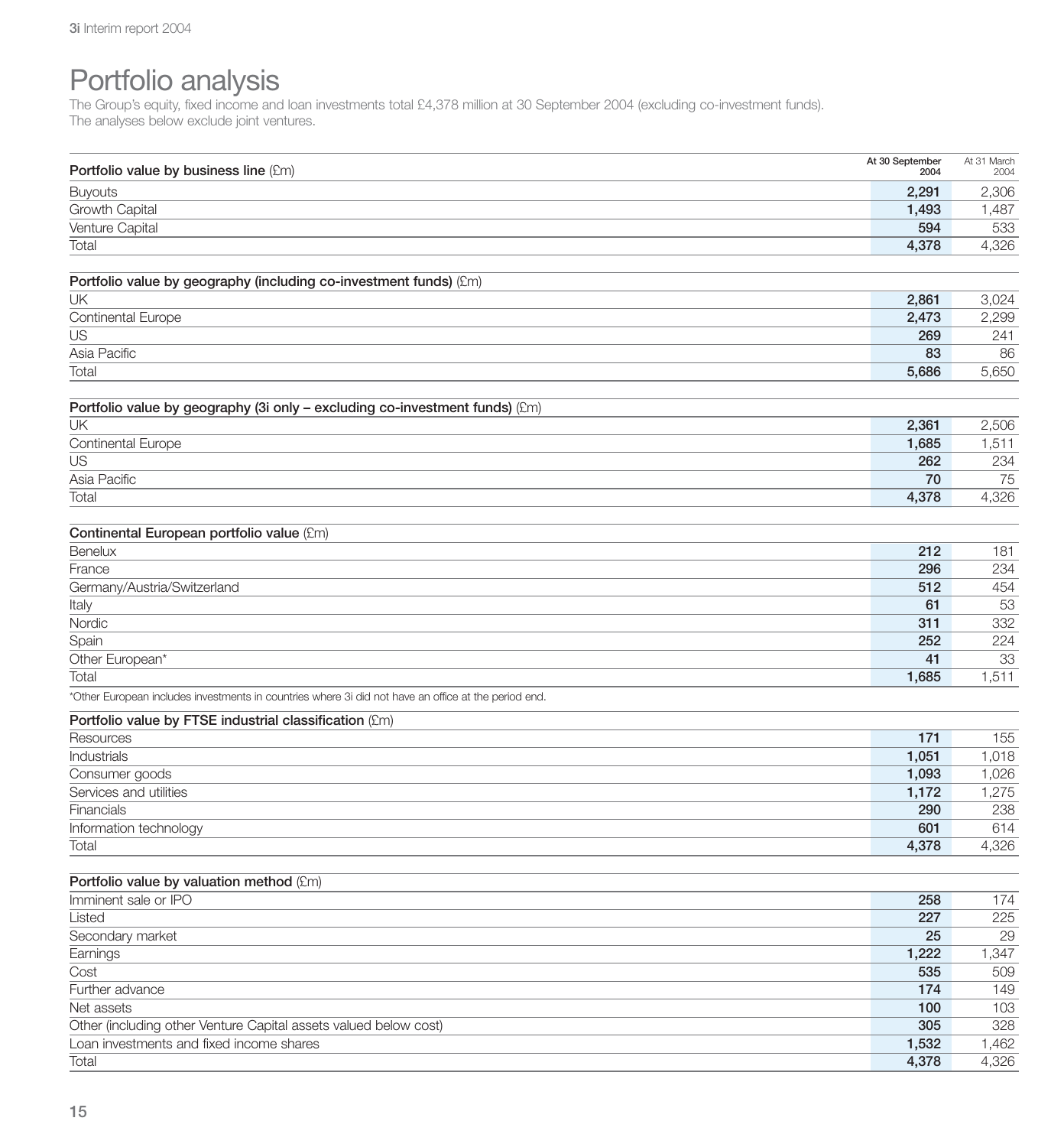| Buyout portfolio value by valuation method (£m)                   | At 30 September<br>2004 | At 31 March<br>2004 |
|-------------------------------------------------------------------|-------------------------|---------------------|
| Imminent sale or IPO                                              | 176                     | 103                 |
| Listed                                                            | 102                     | 103                 |
| Secondary market                                                  | 1                       | $\overline{1}$      |
| Earnings                                                          | 684                     | 834                 |
| Cost                                                              | 87                      | 78                  |
| Net assets                                                        | 18                      | 20                  |
| Other                                                             | 75                      | 61                  |
| Loan investments and fixed income shares                          | 1,148                   | 1,106               |
| Total                                                             | 2,291                   | 2,306               |
| Growth Capital portfolio value by valuation method (£m)           |                         |                     |
| Imminent sale or IPO                                              | 56                      | 38                  |
| Listed                                                            | 125                     | 122                 |
| Secondary market                                                  | 24                      | 28                  |
| Earnings                                                          | 537                     | 513                 |
| Cost                                                              | 184                     | 202                 |
| Further advance                                                   | 16                      | 32                  |
| Net assets                                                        | 81                      | 82                  |
| Other                                                             | 148                     | 169                 |
| Loan investments and fixed income shares                          | 322                     | 301                 |
| Total                                                             | 1,493                   | 1,487               |
| Venture Capital portfolio value by valuation method $(\text{Em})$ |                         |                     |
| Imminent sale or IPO                                              | 26                      | 33                  |
|                                                                   |                         |                     |

| Earnings                                       |     |     |
|------------------------------------------------|-----|-----|
| Cost                                           | 264 | 229 |
| Further advance                                | 158 | 117 |
| Net assets                                     |     |     |
| Other Venture Capital assets valued below cost | 65  | 64  |
| Other                                          | 17  | 34  |
| Loan investments and fixed income shares       | 62  | 55  |
| Total                                          | 594 | 533 |

| Technology portfolio value by stage (£m) |       |      |
|------------------------------------------|-------|------|
| Venture Capital                          | 594   | 533  |
| Late stage technology                    |       |      |
| Quoted                                   | 131   | 136  |
| <b>Buyouts</b>                           | 194   | 305  |
| Growth Capital                           | 291   | 317  |
|                                          | 616   | 758  |
| Total                                    | 1.210 | .291 |

The Venture Capital portfolio comprises investments in immature businesses which typically require further funding. The late stage portfolio comprises investments in more mature, typically self-funding businesses, including investments made by way of Buyouts and Growth Capital.

| Venture Capital portfolio value by sector (£m)        |     |     |
|-------------------------------------------------------|-----|-----|
| Healthcare                                            | 194 | 169 |
| Communications                                        | 143 | 117 |
| Electronics, semiconductors and advanced technologies | 97  | 73  |
| Software                                              | 160 | 174 |
| Total                                                 | 594 | 533 |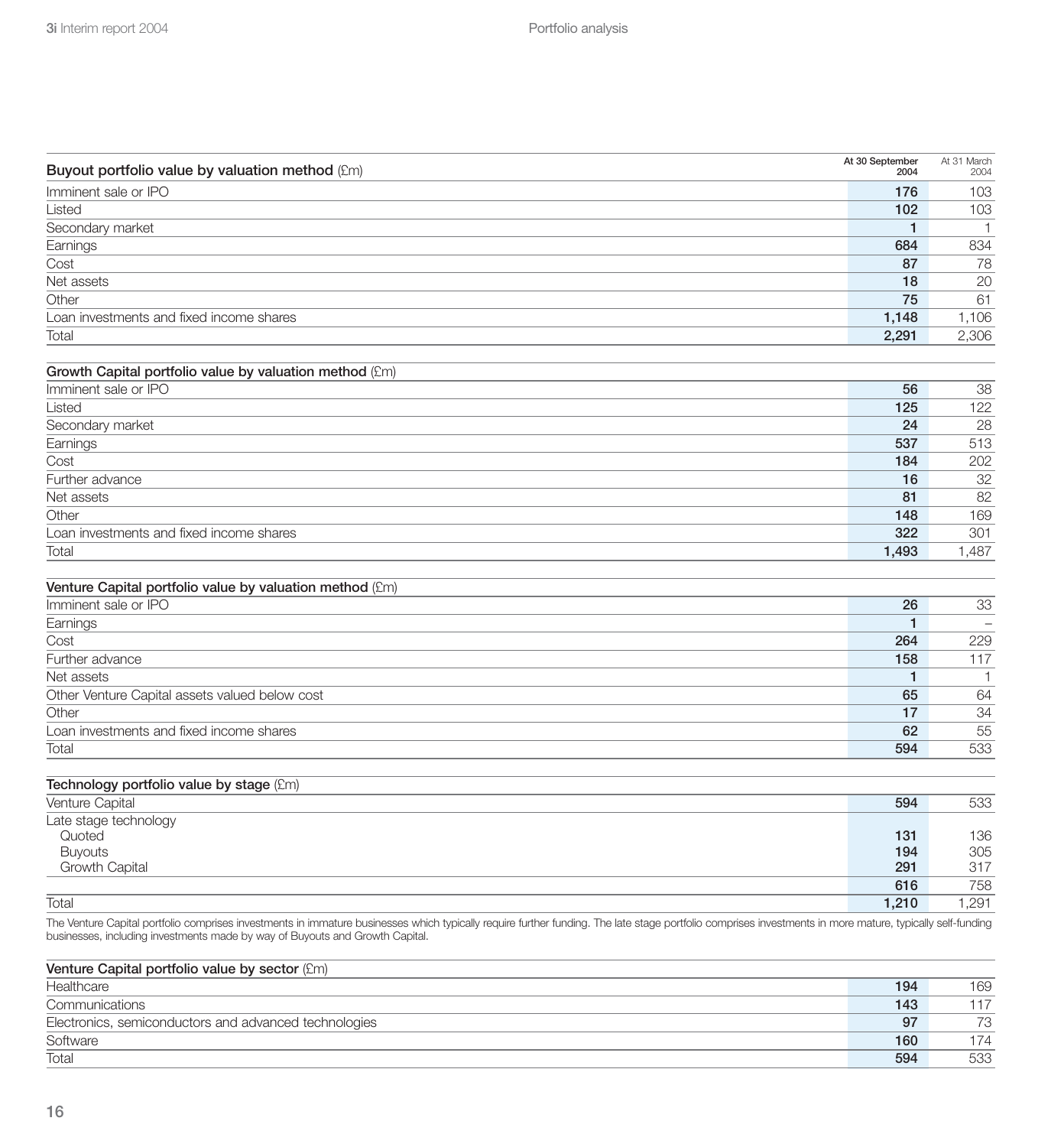#### Realisations analysis

Analysis of the Group's realisation proceeds (excluding co-investment funds).

| Realisations proceeds by business line (£m)                  | 6 months to<br>30 September<br>2004 | 6 months to<br>30 September<br>2003 | 12 months to<br>31 March<br>2004 |
|--------------------------------------------------------------|-------------------------------------|-------------------------------------|----------------------------------|
| <b>Buyouts</b>                                               | 388                                 | 229                                 | 464                              |
| Growth Capital                                               | 133                                 | 197                                 | 339                              |
| Venture Capital                                              | 82                                  | 77                                  | 120                              |
| Total                                                        | 603                                 | 503                                 | 923                              |
| Realisations proceeds by geography (£m)                      |                                     |                                     |                                  |
| UK                                                           | 445                                 | 317                                 | 608                              |
| Continental Europe                                           | 148                                 | 119                                 | 245                              |
| <b>US</b>                                                    | 9                                   | 11                                  | 10                               |
| Asia Pacific                                                 | 1                                   | 56                                  | 60                               |
| Total                                                        | 603                                 | 503                                 | 923                              |
| Realisations proceeds (£m)<br><b>IPO</b>                     | 34                                  | $\qquad \qquad -$                   | $\overline{7}$                   |
| Sale of quoted investments                                   | 38                                  | 73                                  | 118                              |
| Trade and other sales                                        | 345                                 | 298                                 | 532                              |
| Loan and fixed income share repayments                       | 186                                 | 132                                 | 266                              |
| Total                                                        | 603                                 | 503                                 | 923                              |
|                                                              |                                     |                                     |                                  |
| Realisations proceeds by FTSE industrial classification (£m) |                                     |                                     |                                  |
| Resources                                                    | 60                                  | 13                                  | 14                               |
| Industrials                                                  | 90                                  | 73                                  | 216                              |
| Consumer goods                                               | 90                                  | 78                                  | 167                              |
| Services and utilities                                       | 282                                 | 225                                 | 352                              |
| Financials                                                   | 3                                   | 68                                  | 80                               |
| Information technology                                       | 78                                  | 46                                  | 94                               |
| Total                                                        | 603                                 | 503                                 | 923                              |

### Funds under management

| (Em)                                     | At 30 September<br>2004 | At 31 March<br>2004 |
|------------------------------------------|-------------------------|---------------------|
| Third party unquoted co-investment funds | ,884                    | ,875                |
| Quoted investment companies*             | 646                     | 600                 |
| Total                                    | 2.530                   | 2,475               |
|                                          |                         |                     |

\*Includes the 3i Group Pension Plan.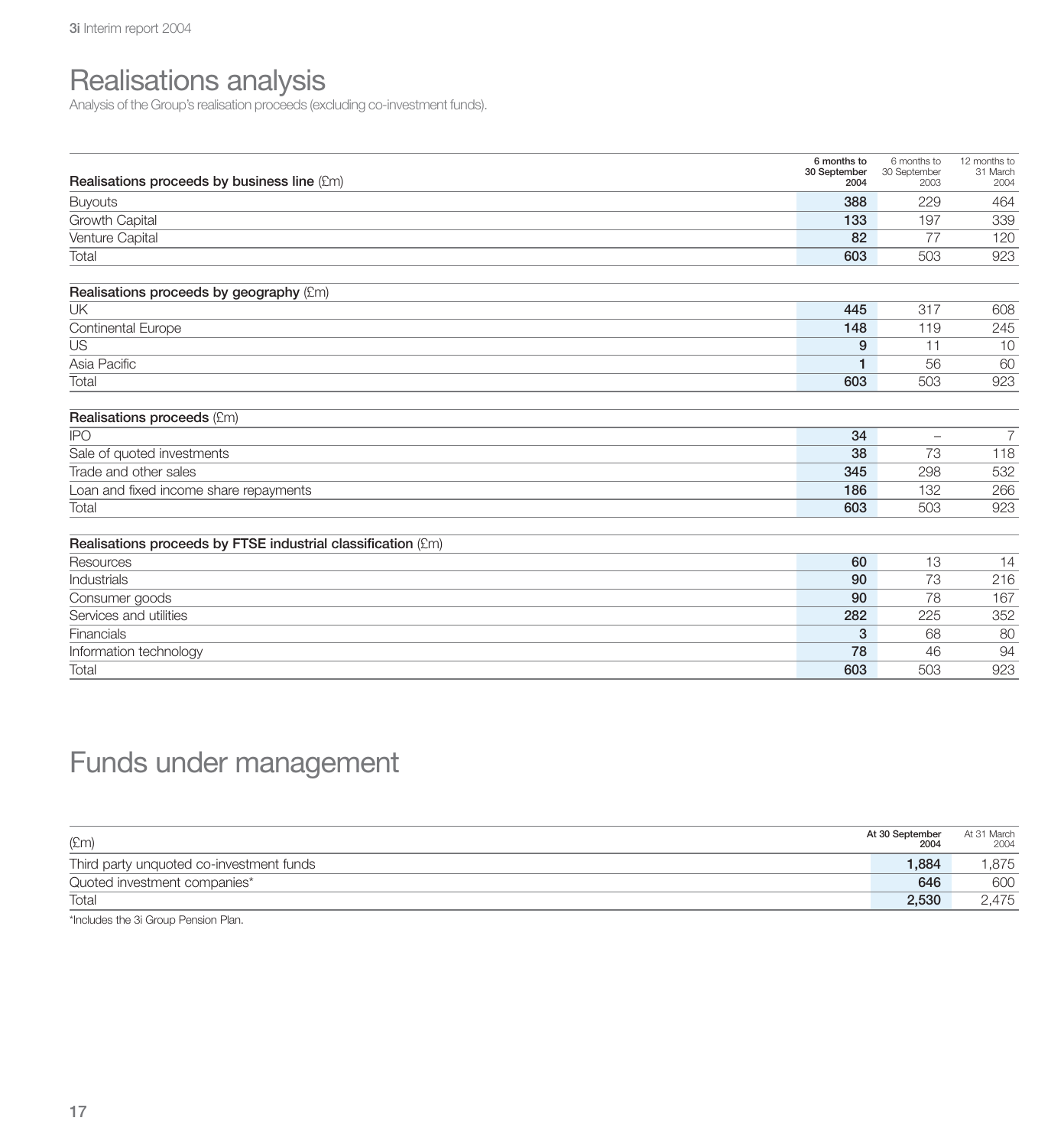### Ten largest investments

At 30 September 2004, the Directors' valuation of the ten largest investments was a total of £677 million. The cost of these investments is £348 million.

| Investment                                                                                   | First<br>invested<br>in | Cost <sup>1</sup><br>£m   | Proportion<br>of equity<br>shares held | Directors'<br>valuation <sup>1</sup><br>£m |
|----------------------------------------------------------------------------------------------|-------------------------|---------------------------|----------------------------------------|--------------------------------------------|
| Westminster Health Care Holdings Ltd <sup>2</sup><br>Care homes operator                     | 2002                    |                           |                                        |                                            |
| Equity shares                                                                                |                         | 1                         | 49.6%                                  | 101                                        |
| Loans                                                                                        |                         | 37                        |                                        | 37                                         |
|                                                                                              |                         | 38                        |                                        | 138                                        |
| <b>SR Technics Holding AG</b><br>Technical solutions provider for commercial aircraft fleets | 2002                    |                           |                                        |                                            |
| Equity shares                                                                                |                         | $\overline{7}$            | 32.2%                                  | 47                                         |
| Loans                                                                                        |                         | 50                        |                                        | 50                                         |
|                                                                                              |                         | 57                        |                                        | $\overline{97}$                            |
| Yellow Brick Road BV <sup>3</sup><br>Directory services                                      | 2004                    |                           |                                        |                                            |
| Equity shares                                                                                |                         | 6                         | 22.7%                                  | 35                                         |
| Loans                                                                                        |                         | 16                        |                                        | 47                                         |
|                                                                                              |                         | $\overline{22}$           |                                        | 82                                         |
| <b>Betapharm Arzneimittel GmbH</b><br>Supplier of generic prescription drugs                 | 2003                    |                           |                                        |                                            |
| Equity shares                                                                                |                         | $\ensuremath{\mathsf{3}}$ | 66.2%                                  | $\ensuremath{\mathsf{3}}$                  |
| Loans                                                                                        |                         | 63                        |                                        | 63                                         |
|                                                                                              |                         | 66                        |                                        | 66                                         |
| Travelex Holdings Ltd <sup>4</sup><br>Foreign currency services                              | 1998                    |                           |                                        |                                            |
| Equity shares                                                                                |                         | $\overline{\phantom{m}}$  | 19.6%                                  | 61                                         |
|                                                                                              |                         | $\overline{\phantom{a}}$  |                                        | 61                                         |
| <b>Keos SA</b><br>Transport operator                                                         | 2004                    |                           |                                        |                                            |
| Equity shares                                                                                |                         | 11                        | 41.4%                                  | 11                                         |
| Loans                                                                                        |                         | 42                        |                                        | 42                                         |
|                                                                                              |                         | 53                        |                                        | 53                                         |
| ERM Holdings Ltd <sup>5</sup><br>Environmental consultancy                                   | 2001                    |                           |                                        |                                            |
| Equity shares                                                                                |                         | $\overline{\phantom{m}}$  | 38.1%                                  | 19                                         |
| Loans                                                                                        |                         | 33                        |                                        | $\overline{33}$                            |
|                                                                                              |                         | 33                        |                                        | $\overline{52}$                            |
| Williams Lea Group Ltd<br>Outsourced print services                                          | 1965                    |                           |                                        |                                            |
| Equity shares                                                                                |                         | 33                        | 38.1%                                  | 45                                         |
|                                                                                              |                         | 33                        |                                        | 45                                         |
| Vetco International Ltd <sup>6</sup><br>Oilfield equipment manufacturer                      | 2004                    |                           |                                        |                                            |
| Equity shares                                                                                |                         | $\overline{\phantom{m}}$  | 17.7%                                  | $\overline{\phantom{m}}$                   |
| Loans                                                                                        |                         | 44                        |                                        | 44                                         |
|                                                                                              |                         | 44                        |                                        | 44                                         |
| <b>Tato Holdings Ltd</b><br>Manufacture and sale of specialist chemicals                     | 1989                    |                           |                                        |                                            |
| Equity shares                                                                                |                         | $\sqrt{2}$                | 25.2%                                  | 39                                         |
|                                                                                              |                         | $\overline{2}$            |                                        | $\overline{39}$                            |

**Notes** 

2 This investment has been sold since the period end.

4 The cost of the equity held in Travelex Holdings Ltd is £121,000.

5 The cost of the equity held in ERM Holdings Ltd is £406,000.

6 The cost of the equity held in Vetco International Ltd is £427,000.

<sup>1</sup> The investment information is in respect of 3i's holding and excludes any co-investment by 3i managed funds.

<sup>3</sup> In April 2004, three portfolio companies in the Telephone Directories sector were merged to form Yellow Brick Road BV. 3i's equity value was converted into a loan and into new equity shares.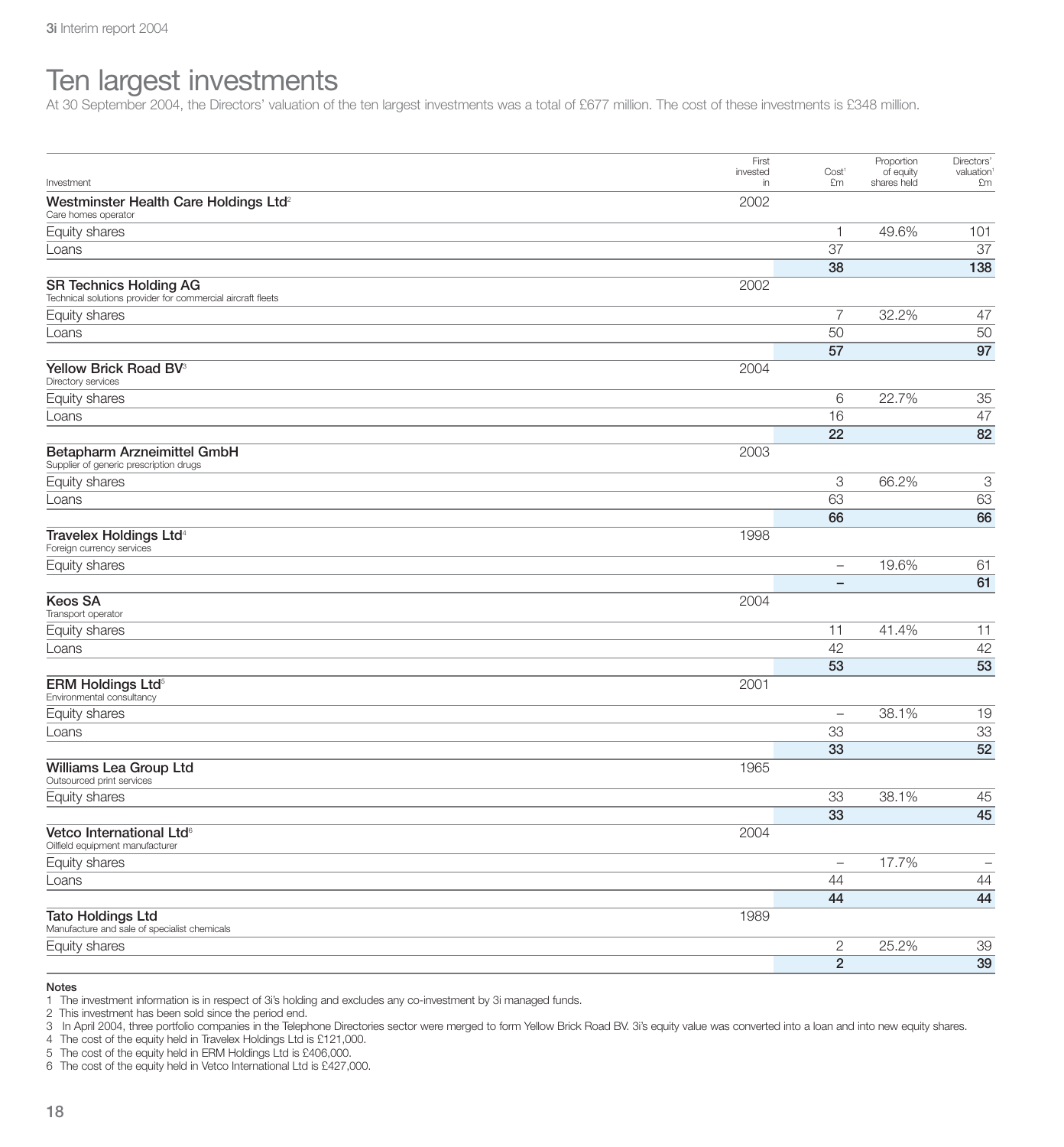### Forty other large investments

In addition to the ten largest investments shown on page 18, detailed below are forty other large investments which are substantially all of the Group's remaining investments valued over £14 million. This does not include five investments, which have been excluded for commercial reasons.

| Investment                                | Description of business                                                    | First<br>invested<br>in | Cost <sup>1</sup><br>£m | Directors'<br>valuation<br>£m |
|-------------------------------------------|----------------------------------------------------------------------------|-------------------------|-------------------------|-------------------------------|
| Pharmadule Emtunga AB                     | Modular facilities to pharmaceutical/biotech, offshore and telecom sectors | 2003                    | 39                      | 39                            |
| Refresco Holding BV                       | Fruit juice producer                                                       | 2003                    | 32                      | 37                            |
| Malmberg Investments BV                   | Educational publisher                                                      | 2001                    | 26                      | 37                            |
| Extec Holdings Ltd                        | Mobile crushers, screeners and shredders                                   | 2002                    | 13                      | 35                            |
| Cannon Avent Group plc                    | Manufacture of branded consumer products                                   | 1995                    | 5                       | 32                            |
| Aspen Insurance Holdings plc <sup>2</sup> | Property/casualty insurance underwriters                                   | 2002                    | 30                      | 31                            |
| <b>Grup Maritim TCB SL</b>                | Operation of port concessions                                              | 1999                    | 13                      | 29                            |
| <b>LDV Ltd</b>                            | Manufacture of light commercial vehicles                                   | 1993                    | 28                      | 29                            |
| <b>Total Home Entertainment Ltd</b>       | Wholesale and distribution of home entertainment products                  | 2003                    | 28                      | 28                            |
| Goromar XXI SL                            | Manufacturer of frites and glazes for ceramic tiles                        | 2002                    | 28                      | 28                            |
| Alö Intressenter AB                       | Manufacture of front end loaders                                           | 2002                    | 28                      | 28                            |
| $CSR$ pl $c^2$                            | Single chip wireless systems                                               | 1999                    | $\mathbf{2}$            | $\overline{27}$               |
| Smartstream Technologies Group Ltd        | Software and services                                                      | 2000                    | 26                      | 26                            |
| Morse plc <sup>2</sup>                    | Technology integrator                                                      | 1995                    | 8                       | 25                            |
| Vonage Holding Corporation                | VoIP service provider                                                      | 2004                    | 15                      | 25                            |
| HSS Hire Service Holdings Ltd             | Tool hire                                                                  | 2004                    | 25                      | 25                            |
| Petrofac Ltd                              | Oilfield services                                                          | 2002                    | 22                      | 22                            |
| Target Express Ltd                        | Freight transport by road                                                  | 2000                    | 43                      | 22                            |
| Vendôme SA                                | Manufacturer of cosmetic and toiletry products                             | 2002                    | 11                      | 22                            |
| PaperPak Holdings Ltd                     | Manufacture of incontinence products                                       | 2002                    | 12                      | 21                            |
| Mölnlycke Health Care AB                  | Manufacture of single-use surgical and wound care products                 | 2001                    | 15                      | 21                            |
| Wwmw E-Commerce International GmbH        | Internet pharmacy                                                          | 2001                    | $\overline{7}$          | 21                            |
| Kaye Office Supplies Ltd                  | Stationery and office equipment wholesalers                                | 1993                    | 6                       | 20                            |
| Mettis Group Ltd                          | Manufacture and sale of forgings                                           | 1999                    | 38                      | 20                            |
| Incline Global Technology Services Ltd    | Repair and remanufacture of flat panel displays                            | 2002                    | 20                      | 20                            |
| Informa Group plc <sup>2</sup>            | Business to business publishing                                            | 1995                    | 1                       | 19                            |
| Nova Rodman SL                            | Boat manufacturer                                                          | 2004                    | 19                      | 19                            |
| Malachite 1 Ltd                           | Coin meter based hire purchase                                             | 2004                    | 19                      | 19                            |
| <b>Local Press Ltd</b>                    | Newspaper publisher                                                        | 2004                    | 18                      | 18                            |
| CID Car Interior Design Holding GmbH      | Manufacture of vehicle interior trims                                      | 2004                    | 17                      | 17                            |
| Venture Production plc <sup>2</sup>       | Oil and gas production                                                     | 1997                    | 3                       | 17                            |
| Envac Centralsug AB                       | Automated waste collection                                                 | 2001                    | 3                       | 17                            |
| Specialised Petroleum Services Group Ltd  | Oilfield wellbore clean up                                                 | 1999                    | 16                      | 16                            |
| Asia Multiplex SARL                       | Multiplex cinema operator                                                  | 2002                    | 10                      | 15                            |
| Pilgrim Food Holdings Ltd                 | Supplier of food ingredients                                               | 1996                    | $\mathbf{1}$            | 15                            |
| Hyva Investments BV                       | Branded hydraulics to commercial vehicles                                  | 2004                    | 15                      | 15                            |
| Vétoquinol SA                             | Development, manufacture and distribution of vet pharmaceuticals           | 2003                    | 14                      | 15                            |
| Westvan (2001) Ltd                        | Specialty paper manufacturer                                               | 1995                    | 15                      | 15                            |
| Foster Yeoman Ltd                         | Limestone and granite quarries                                             | 1985                    | $\overline{7}$          | 15                            |
| <b>SIA Groupe SA</b>                      | Interior decoration design and distribution                                | 2001                    | 14                      | 14                            |

**Notes** 

1 The investment information is in respect of the Group's holding and excludes any co-investment by 3i managed funds.

2 Quoted company (including secondary markets).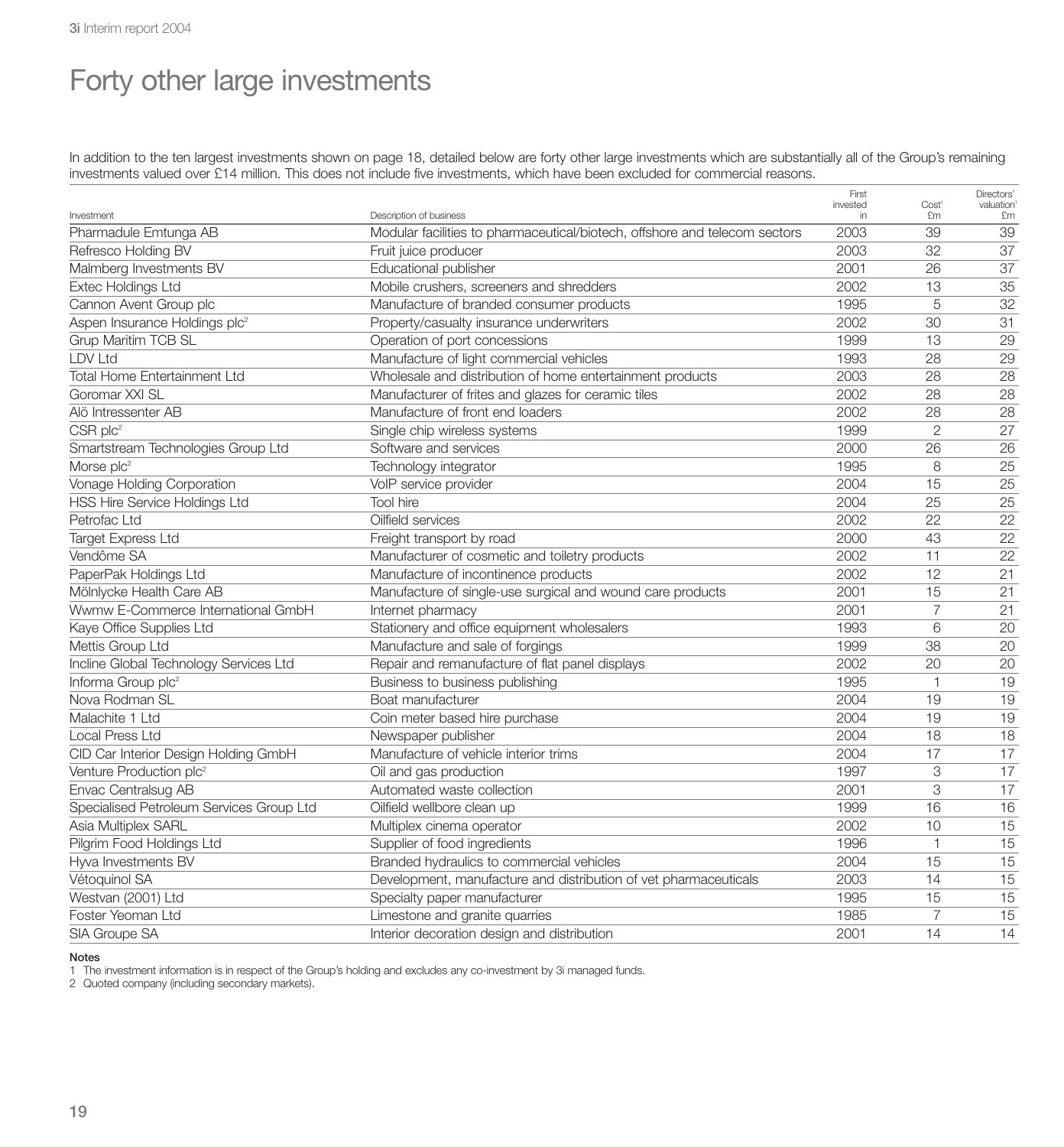#### Information for shareholders

| <b>Financial calendar</b>                                             |                 |
|-----------------------------------------------------------------------|-----------------|
| Ex-dividend date                                                      | 1 December 2004 |
| Record date                                                           | 3 December 2004 |
| Interim dividend expected to be paid                                  | 5 January 2005  |
| <b>Shareholder profile</b> Location of investors at 30 September 2004 |                 |
| UK (including retail shareholders)                                    | 82.01%          |
| <b>US</b>                                                             | 9.52%           |
| <b>Continental Europe</b>                                             | 6.95%           |
| Other international                                                   | 1.52%           |

At 30 September 2004, the number of shares in issue was 613,837,483.

**Registrars** For shareholder administration enquiries, including changes of address, please contact:

Lloyds TSB Registrars The Causeway **Worthing** West Sussex BN99 6DA Telephone +44 (0)870 600 3970

PDF versions of frequently used Registrars' forms are available on our Investor relations website **www.3igroup.com** 

#### Investor relations and general enquiries

For all investor relations and general enquiries about 3i Group plc, please contact:

Group Communications 3i Group plc 91 Waterloo Road London SE1 8XP Telephone +44 (0)20 7928 3131 Fax +44 (0)20 7928 0058 e-mail ir@3igroup.com or visit our investor relations website **www.3igroup.com** for full up-to-date investor relations information including the latest share price, recent annual and interim reports, results presentations and financial news.

3i Group plc is authorised and regulated by the Financial Services Authority as a deposit taker.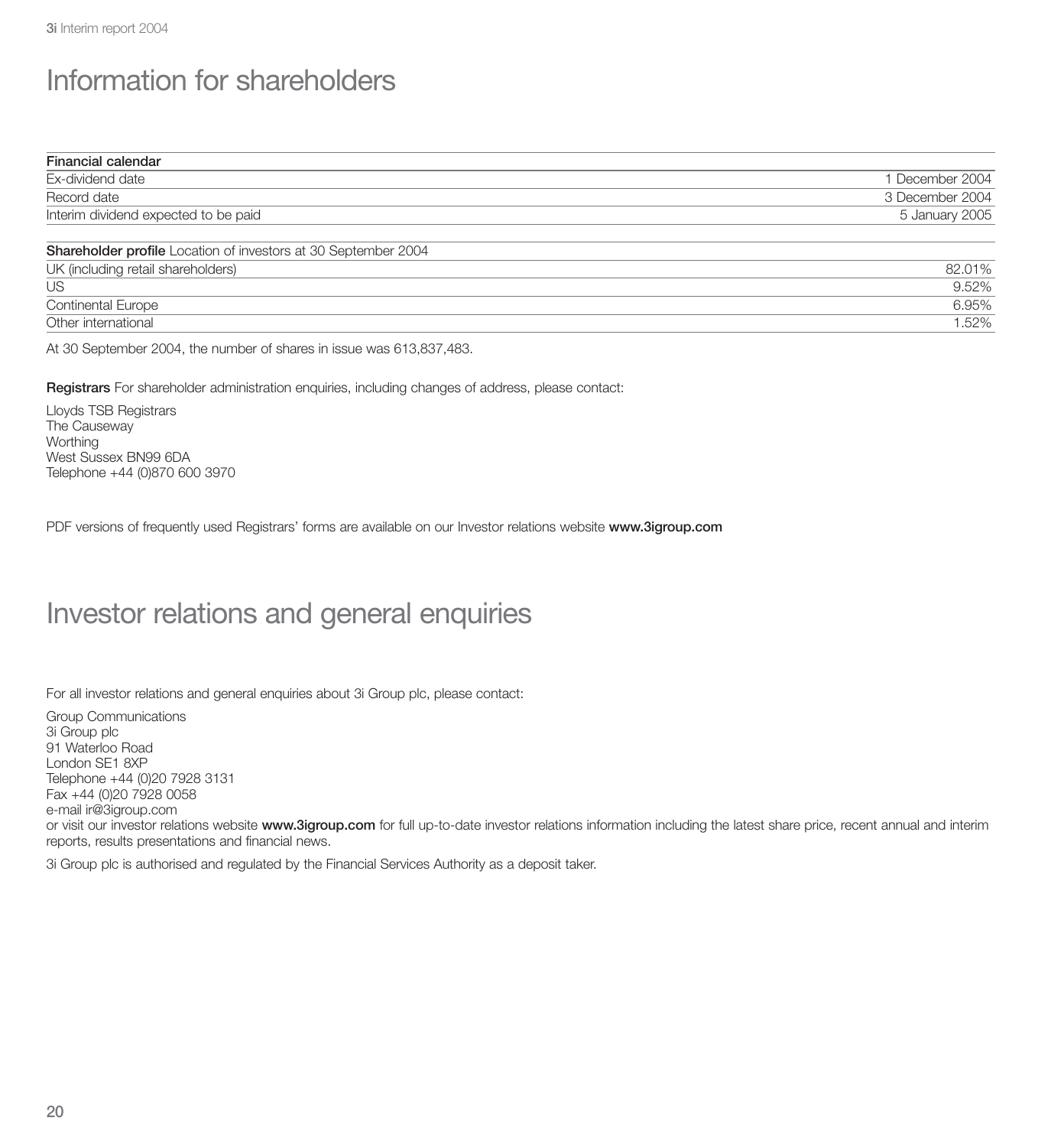Designed and produced by Radley Yeldar (London). Printed by Westerham Press.